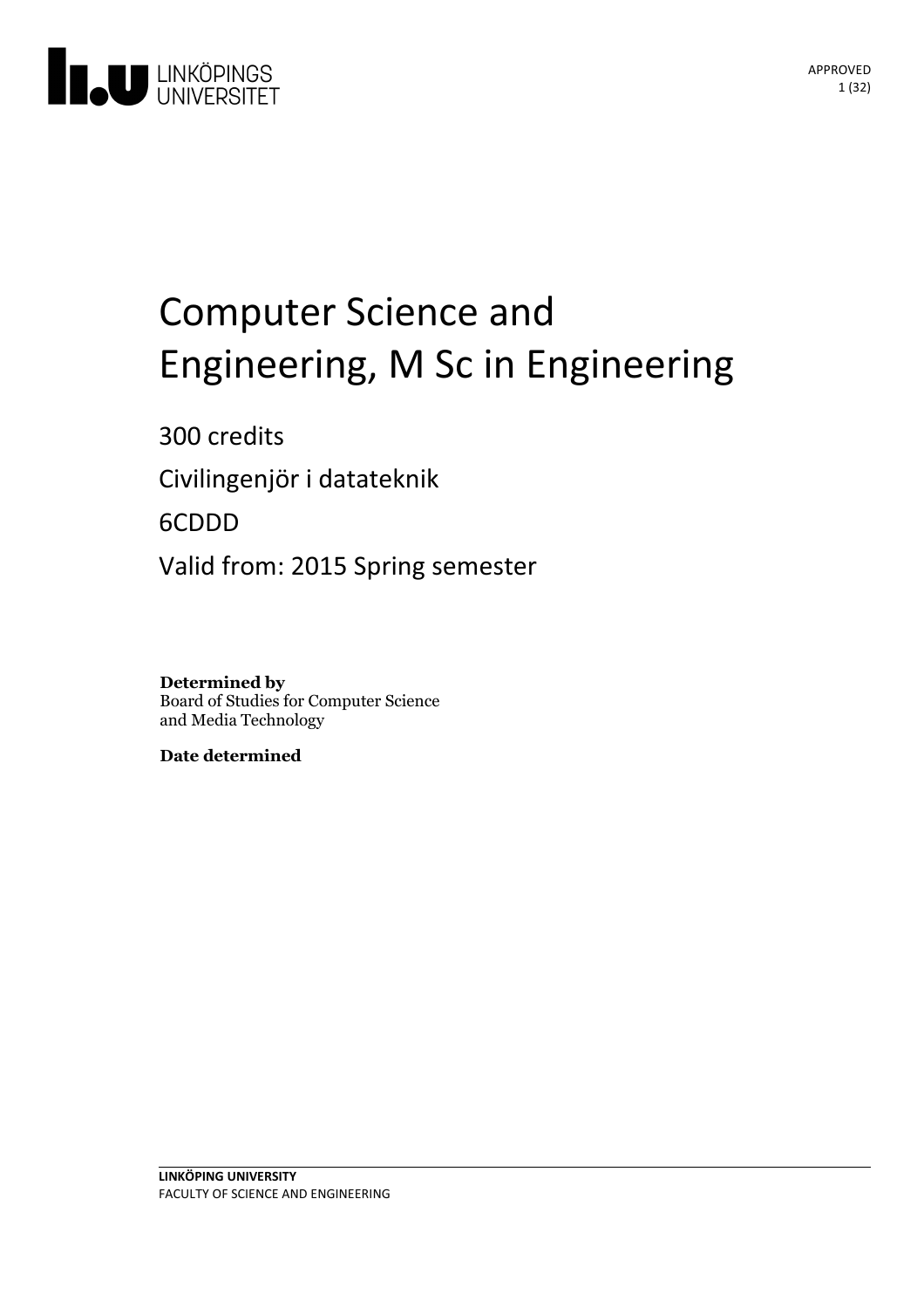# Entry requirements

# Degree in Swedish

Civilingenjör 300 hp och Teknologie master 120 hp

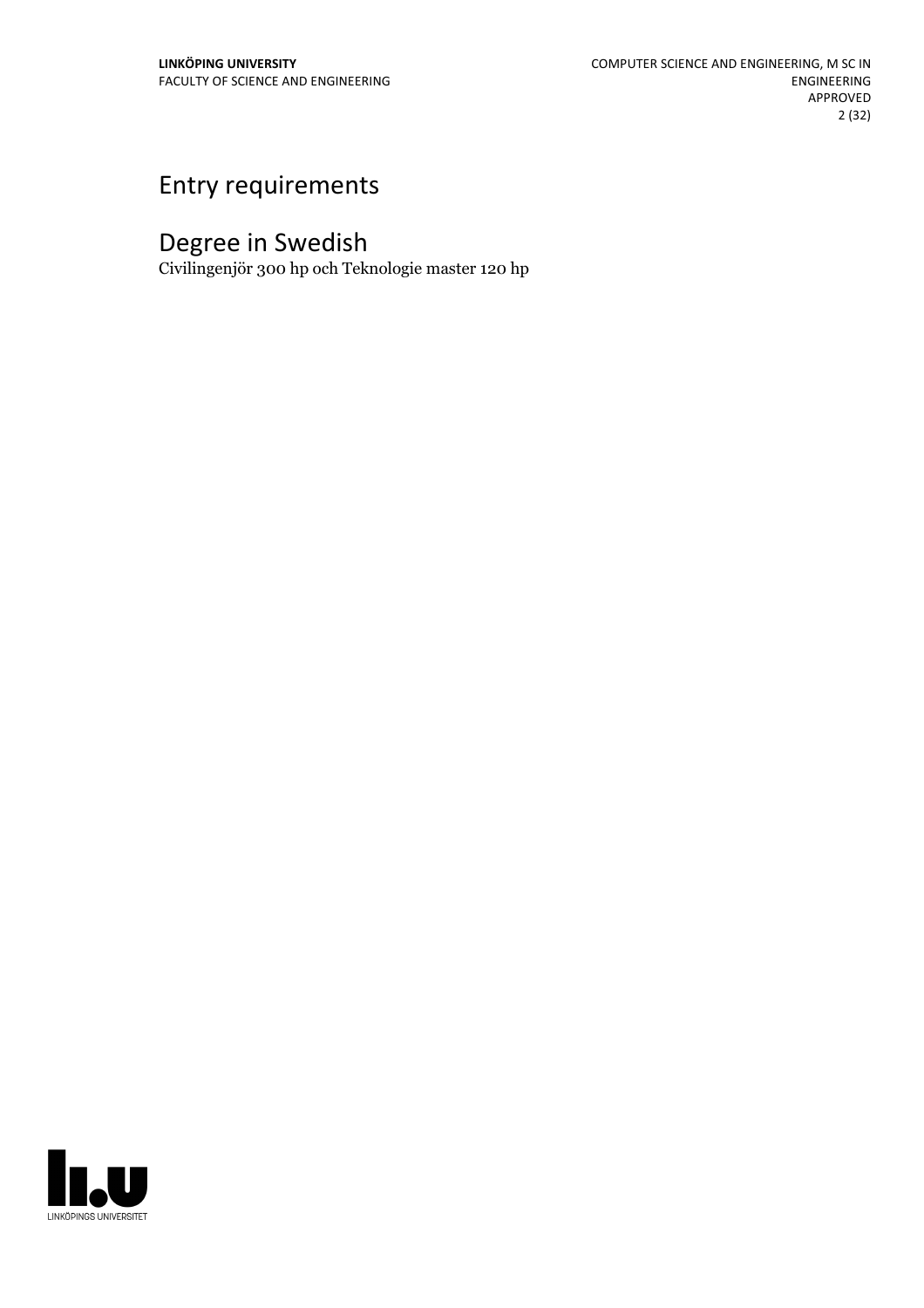# **Curriculum**

# **Semester 4 (Spring 2017)**

| Course<br>code  | <b>Course name</b>                                     | <b>Credits</b> | Level | <b>Timetable</b><br>module | <b>ECV</b> |
|-----------------|--------------------------------------------------------|----------------|-------|----------------------------|------------|
| Period 1        |                                                        |                |       |                            |            |
| TATA76          | <b>Multivariable Calculus</b>                          | 4              | G1X   | 4                          | C          |
| TDDB68          | <b>Concurrent Programming and Operating</b><br>Systems | 6              | G2X   | 3                          | C          |
| TDDD79          | Professionalism for Engineers, part 2                  | $1*$           | G1X   | ÷,                         | C          |
| TSEA83          | <b>Computer Hardware and Architecture</b>              | $8*$           | G1X   | 2                          | C          |
| TFFM12          | Perspectives on Physics                                | $2*$           | G1X   | ÷,                         | E          |
| THEN18          | English                                                | $6*$           | G1X   | $\mathbf{1}$               | E          |
| TATA40          | Perspectives on Mathematics                            | $1*$           | G1X   | ÷,                         | V          |
| TGTU63          | Visits to Industry                                     | $1*$           | G1X   | $\overline{a}$             | V          |
| <b>Period 2</b> |                                                        |                |       |                            |            |
| TAMS27          | <b>Mathematical Statistics</b>                         | 6              | G2X   | $\overline{2}$             | C          |
| TDDD79          | Professionalism for Engineers, part 2                  | $1*$           | G1X   | ÷,                         | C          |
| TFYA86          | Physics                                                | 5              | G2X   | 4                          | C          |
| TSEA83          | <b>Computer Hardware and Architecture</b>              | $8*$           | G1X   | $\mathbf{1}$               | C          |
| TFFM12          | Perspectives on Physics                                | $2*$           | G1X   | $\blacksquare$             | E          |
| THEN18          | English                                                | $6*$           | G1X   | 3                          | E          |
| TPTE06          | <b>Industrial Placement</b>                            | 6              | G1X   | $\overline{\phantom{0}}$   | F          |
| TSRT04          | Introduction in Matlab                                 | $\overline{2}$ | G1X   | $\mathbf{1}$               | E          |
| TATA40          | Perspectives on Mathematics                            | $1*$           | G1X   | $\overline{a}$             | $\vee$     |
| TGTU63          | Visits to Industry                                     | $1*$           | G1X   |                            | V          |

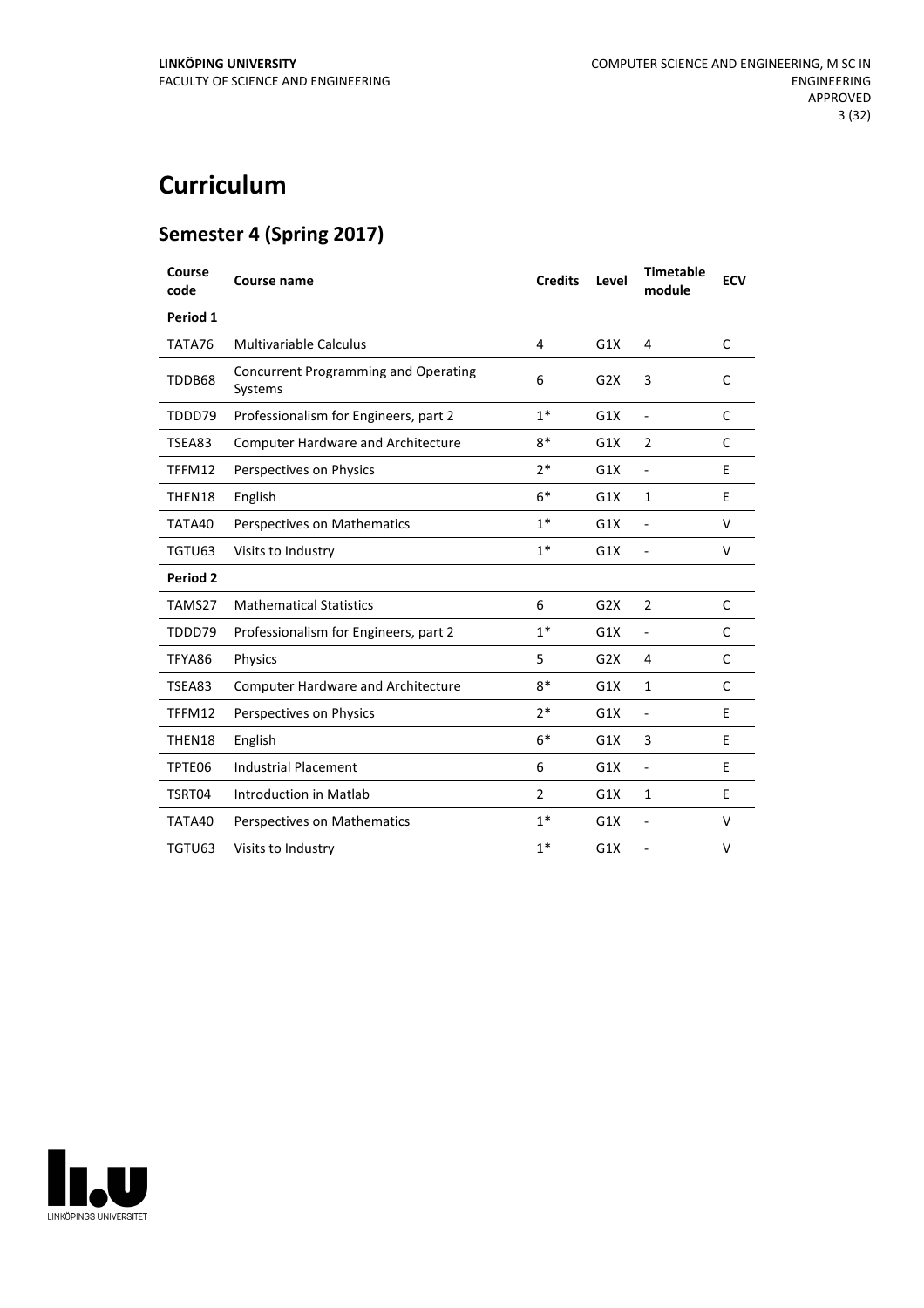| Course<br>code | <b>Course name</b>                                 | <b>Credits</b> | Level | <b>Timetable</b><br>module | <b>ECV</b> |
|----------------|----------------------------------------------------|----------------|-------|----------------------------|------------|
| Period 1       |                                                    |                |       |                            |            |
| TAOP33         | Combinatorial Optimization, Introductory<br>Course | 4              | G2X   | 2                          | C          |
| TDDC93         | Software Engineering Theory                        | 4              | G2X   | 1                          | C          |
| TDDD91         | Professionalism for Engineers, part 5              | $1^*$          | G1X   |                            | C          |
| TSDT84         | Signals and Systems, and Transform Theory          | $8*$           | G2X   | 4                          | C          |
| TSEA29         | Microcomputer, Project Laboratory                  | $8*$           | G2X   | 3                          | C          |
| TGTU63         | Visits to Industry                                 | $1*$           | G1X   |                            | V          |
| Period 2       |                                                    |                |       |                            |            |
| TDDD88         | Logic                                              | 5              | G1X   | 2                          | C          |
| TDDD91         | Professionalism for Engineers, part 5              | $1*$           | G1X   | ÷                          | C          |
| TSDT84         | Signals and Systems, and Transform Theory          | $8*$           | G2X   | 3                          | C          |
| TSEA29         | Microcomputer, Project Laboratory                  | $8*$           | G2X   | Ē,                         | C          |
| TFMT13         | <b>Measurement Technology</b>                      | 4              | G1X   | 1                          | E          |
| TGTU63         | Visits to Industry                                 | $1*$           | G1X   |                            | v          |

# **Semester 5 (Autumn 2017)**

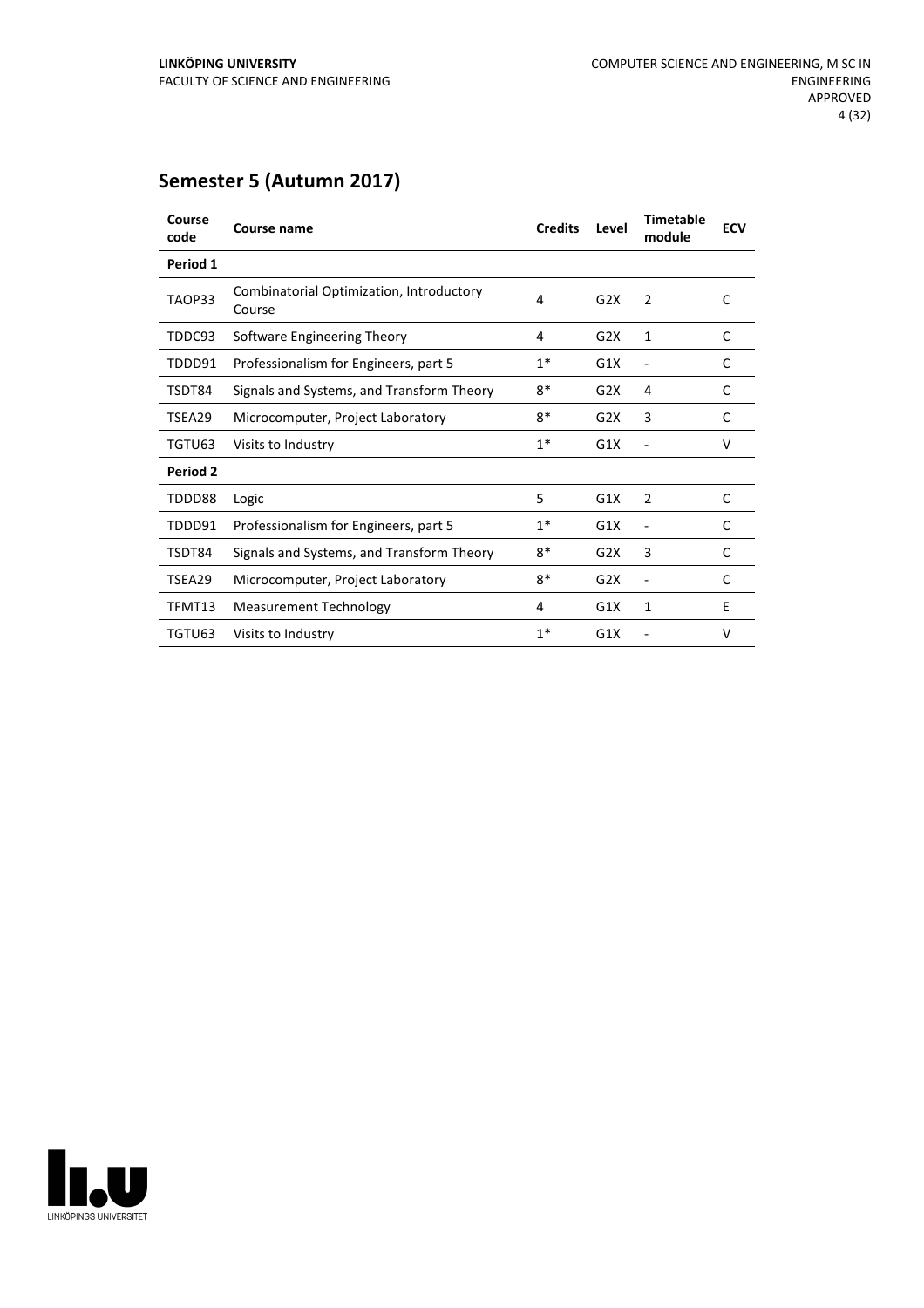# **Semester 6 (Spring 2018)**

| Course<br>code | Course name                             | <b>Credits</b> | Level | <b>Timetable</b><br>module | <b>ECV</b> |
|----------------|-----------------------------------------|----------------|-------|----------------------------|------------|
| Period 1       |                                         |                |       |                            |            |
| TDDD60         | Interactive Systems                     | 4              | G1X   | 4                          | C          |
| TDDD79         | Professionalism for Engineers, part 2   | $1*$           | G1X   |                            | C          |
| TDDD94         | Professionalism for Engineers, part 4   | $1*$           | G1X   |                            | C          |
| TDDD96         | Software Engineering - Bachelor Project | $15*$          | G2X   | 2/3                        | C          |
| TDDD98         | Professionalism for Engineers, part 6   | $1*$           | G1X   |                            | C          |
| TSRT12         | <b>Automatic Control</b>                | 6              | G2X   | 1                          | C          |
| Period 2       |                                         |                |       |                            |            |
| TDDD79         | Professionalism for Engineers, part 2   | $1*$           | G1X   |                            | C          |
| TDDD94         | Professionalism for Engineers, part 4   | $1*$           | G1X   |                            | C          |
| TDDD96         | Software Engineering - Bachelor Project | $15*$          | G2X   | 2/4                        | C          |
| TDDD98         | Professionalism for Engineers, part 6   | $1*$           | G1X   | ÷                          | C          |
| TSKS10         | Signals, Information and Communication  | 4              | G2X   | 3                          | C          |

# **Semester 7 (Autumn 2018)**

| Course<br>code | Course name                                                   | <b>Credits</b> | Level | <b>Timetable</b><br>module | <b>ECV</b> |
|----------------|---------------------------------------------------------------|----------------|-------|----------------------------|------------|
| Period 1       |                                                               |                |       |                            |            |
| TANA21         | <b>Scientific Computing</b>                                   | 6              | G1X   | 3                          | C/E        |
| TAMS24         | Statistics, First Course                                      | 4              | G2X   | 4                          | Ε          |
| TAMS32         | <b>Stochastic Processes</b>                                   | 6              | A1X   | 1                          | E          |
| TATA55         | Abstract Algebra                                              | $6*$           | G2X   | 3                          | Ε          |
| TBME04         | Anatomy and Physiology                                        | 6              | G2X   | 3                          | E          |
| <b>TBMI19</b>  | <b>Medical Information Systems</b>                            | $6*$           | A1X   | 2                          | E          |
| TBMT36         | <b>Biomedical Optics</b>                                      | 6              | A1X   | 1                          | E          |
| TDDB84         | <b>Design Patterns</b>                                        | 6              | A1X   | 4                          | E          |
| TDDC17         | Artificial Intelligence                                       | 6              | G2X   | 3                          | E          |
| TDDC34         | Technical, Economic and Societal Evaluation of<br>IT-products | 6              | A1X   | 3                          | Е          |
| TDDD04         | <b>Software Testing</b>                                       | 6              | A1X   | 2                          | E          |
| TDDD08         | Logic Programming                                             | 6              | A1X   | 4                          | E          |

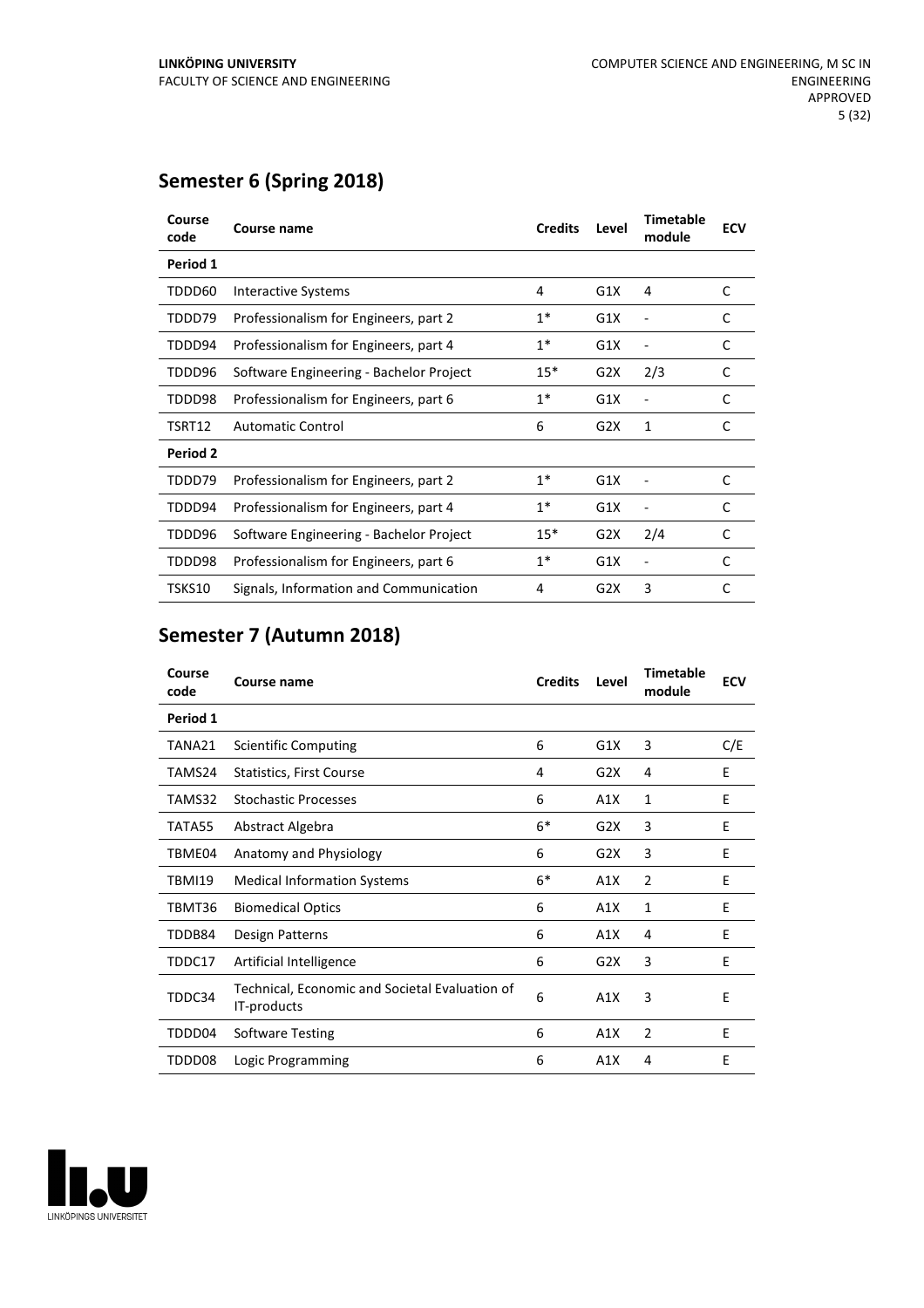#### **LINKÖPING UNIVERSITY** FACULTY OF SCIENCE AND ENGINEERING

| Course<br>code  | Course name                                               | <b>Credits</b> | Level            | <b>Timetable</b><br>module | <b>ECV</b> |
|-----------------|-----------------------------------------------------------|----------------|------------------|----------------------------|------------|
| TDDD23          | Design and Programming of Computer Games                  | 6              | A1X              | 2                          | E          |
| TDDD38          | Advanced Programming in C++                               | $6*$           | A1X              | $\overline{2}$             | Е          |
| TDDD53          | <b>Advanced Interaction Design</b>                        | 6              | A1X              | 1                          | E          |
| <b>TDP024</b>   | <b>Enterprise Systems</b>                                 | 6              | G2X              | 1                          | E          |
| TDTS06          | <b>Computer Networks</b>                                  | 6              | G2X              | 1                          | E          |
| TDTS08          | <b>Advanced Computer Architecture</b>                     | 6              | A1X              | 2                          | E          |
| TEIO32          | Project Management and Organization                       | $6*$           | G2X              | 3                          | Е          |
| TGTU91          | Oral and Written Communication                            | 6              | G1X              | 2                          | E          |
| THFR05          | Communicative French                                      | $6*$           | G1X              | 4                          | E          |
| THSP05          | Spanish                                                   | $6*$           | G1X              | 4                          | E          |
| THTY05          | German                                                    | $6*$           | G1X              | 4                          | E          |
| TSBB06          | Multidimensional Signal Analysis                          | $6*$           | A1X              | 2                          | Е          |
| TSBB08          | <b>Digital Image Processing</b>                           | 6              | A1X              | 4                          | E          |
| TSDT14          | <b>Signal Theory</b>                                      | 6              | A1X              | 1                          | E          |
| TSFS09          | Modelling and Control of Engines and<br><b>Drivelines</b> | $6*$           | A1X              | 4                          | E          |
| TSKS01          | <b>Digital Communication</b>                              | $6*$           | A1X              | 4                          | Е          |
| TSKS15          | Detection and Estimation of Signals                       | 6              | A1X              | 2                          | E          |
| TSRT62          | Modelling and Simulation                                  | 6              | A1X              | 3                          | E          |
| TSTE12          | Design of Digital Systems                                 | 6              | A1X              | 3                          | E          |
| TSTE86          | <b>Digital Integrated Circuits</b>                        | 6              | A1X              | $\overline{2}$             | E          |
| <b>Period 2</b> |                                                           |                |                  |                            |            |
| TANA09          | Numerical Algorithms in Computer Science                  | 4              | G <sub>2</sub> X | 1                          | C/E        |
| TAMS22          | Probability Theory and Bayesian Networks                  | 6              | A1X              | 1                          | E          |
| TATA55          | Abstract Algebra                                          | $6*$           | G2X              | 3                          | Ε          |
| TBME03          | <b>Biochemistry and Cell Biology</b>                      | 6              | G <sub>2</sub> X | $\overline{2}$             | E          |
| <b>TBMI19</b>   | <b>Medical Information Systems</b>                        | $6*$           | A1X              | $\ensuremath{\mathsf{3}}$  | E          |
| TBMT01          | <b>Biomedical Signal Processing</b>                       | 6              | A1X              | $\mathbf{1}$               | E          |
| TDDC73          | <b>Interaction Programming</b>                            | 6              | G <sub>2</sub> X | $\mathbf{1}$               | E          |
| TDDD07          | Real Time Systems                                         | 6              | A1X              | 4                          | E          |
| TDDD37          | Database Technology                                       | 6              | G <sub>2</sub> X | $\mathbf 1$                | E          |
| TDDD38          | Advanced Programming in C++                               | $6*$           | A1X              |                            | E          |

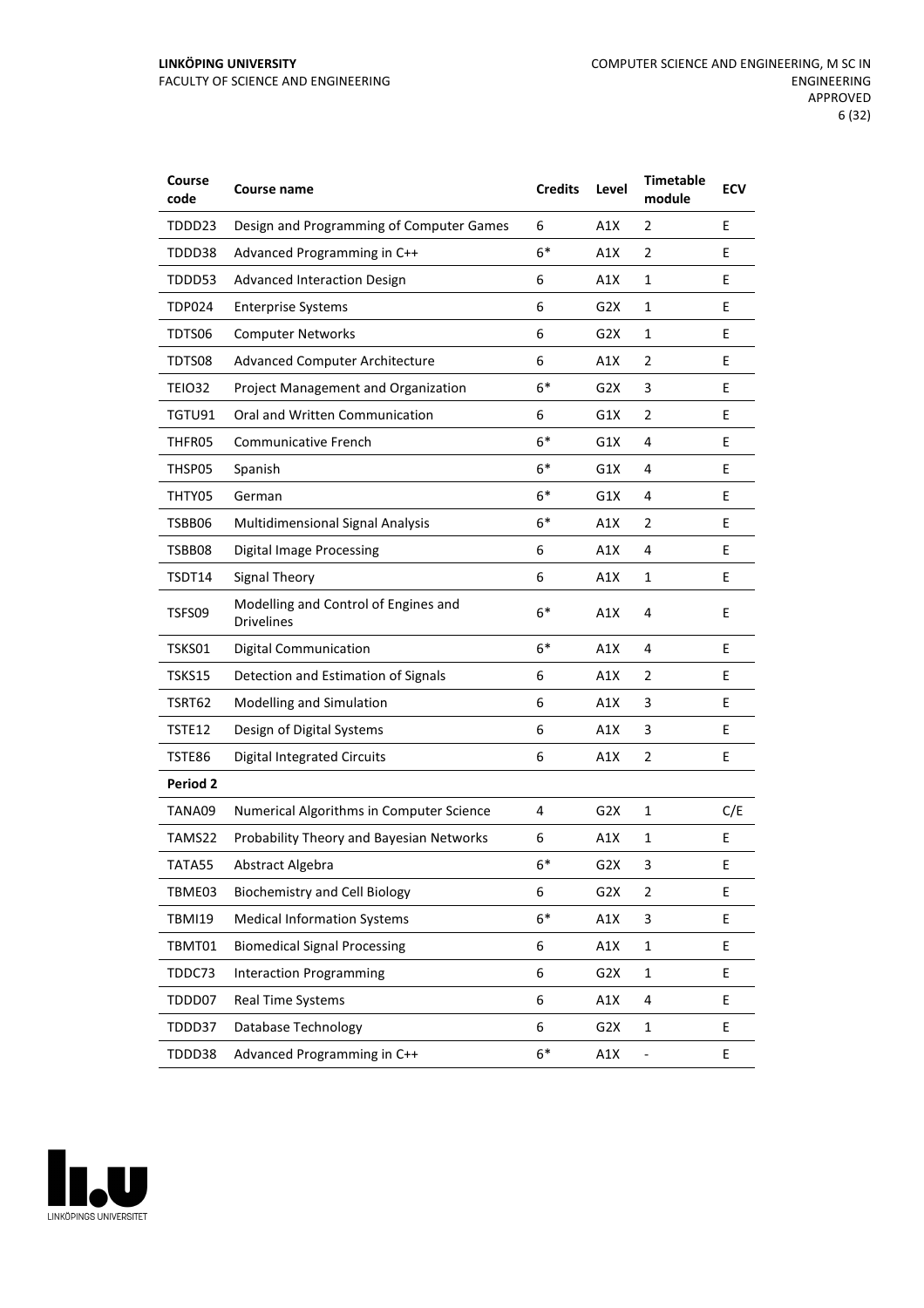| Course<br>code     | Course name                                               | <b>Credits</b> | Level            | <b>Timetable</b><br>module | <b>ECV</b> |
|--------------------|-----------------------------------------------------------|----------------|------------------|----------------------------|------------|
| TDDD49             | Programming in C# and .NET Framework                      | 4              | G <sub>2</sub> X | 3                          | E          |
| TDDD55             | <b>Compilers and Interpreters</b>                         | 4              | G2X              | $\mathbf{1}$               | E          |
| TDDE01             | <b>Machine Learning</b>                                   | 6              | A1X              | $\mathbf{1}$               | E          |
| TDDE02             | Software Entrepreneurship                                 | 6              | A1X              | $\overline{2}$             | E          |
| TDDI07             | Distributed Embedded Software and Networks                | 4              | G <sub>2</sub> X | $\mathbf{1}$               | E          |
| TDEI19             | Management Control                                        | 6              | A1X              | $\overline{2}$             | E          |
| TEAE01             | Industrial Economics, Basic Course                        | 6              | G1X              | $\overline{2}$             | E          |
| TEIM03             | Intercultural Communication                               | 4              | G1X              | 4                          | E          |
| TEIO32             | Project Management and Organization                       | $6*$           | G2X              | 1                          | E          |
| TFMT13             | <b>Measurement Technology</b>                             | 4              | G1X              | 1                          | E          |
| TFYA39             | Semiconductor Technology                                  | 6              | A1X              | 3                          | E          |
| TGTU04             | Leadership                                                | 6              | G2X              | 2                          | E          |
| TGTU49             | History of Technology                                     | 6              | G1X              | 3                          | E          |
| THFR05             | <b>Communicative French</b>                               | $6*$           | G1X              | 4                          | E          |
| THSP05             | Spanish                                                   | $6*$           | G1X              | 4                          | E          |
| THTY05             | German                                                    | 6*             | G1X              | 4                          | E          |
| TKMJ24             | <b>Environmental Engineering</b>                          | 6              | G1X              | 3                          | E          |
| TSBB06             | <b>Multidimensional Signal Analysis</b>                   | $6*$           | A1X              | 3                          | E          |
| TSBB09             | <b>Image Sensors</b>                                      | 6              | A1X              | 4                          | E          |
| TSEK02             | <b>Radio Electronics</b>                                  | 6              | A1X              | 3                          | E          |
| TSEK37             | <b>Analog CMOS Integrated Circuits</b>                    | 6              | A1X              | $\mathbf{1}$               | E          |
| TSFS02             | <b>Vehicle Dynamics and Control</b>                       | 6              | A1X              | 1                          | E          |
| TSFS09             | Modelling and Control of Engines and<br><b>Drivelines</b> | $6*$           | A1X              | 3                          | E          |
| TSIN <sub>02</sub> | Internetworking                                           | 6              | A1X              | $\mathbf{1}$               | E          |
| TSIT02             | <b>Computer Security</b>                                  | 6              | G <sub>2</sub> X | $\overline{2}$             | E          |
| TSKS01             | <b>Digital Communication</b>                              | $6*$           | A1X              | 4                          | E          |
| TSKS11             | Networks: Models, Algorithms and Applications             | 6              | G2X              | 3                          | E          |

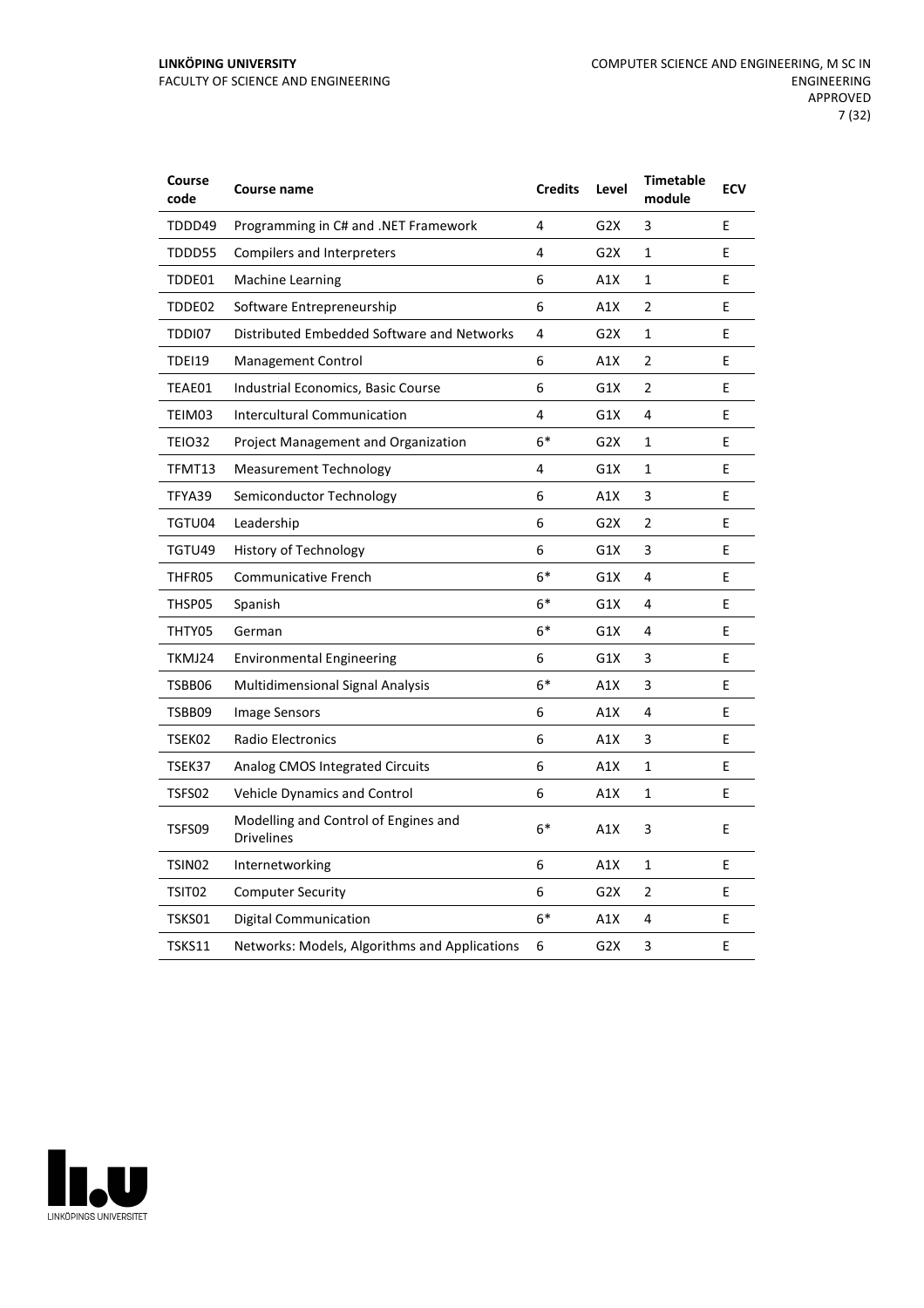| Course<br>code | Course name                                   | <b>Credits</b> | Level            | <b>Timetable</b><br>module | <b>ECV</b> |
|----------------|-----------------------------------------------|----------------|------------------|----------------------------|------------|
| Period 1       |                                               |                |                  |                            |            |
| TDDC17         | Artificial Intelligence                       | 6              | G2X              | 3                          | C          |
| TAMS24         | <b>Statistics, First Course</b>               | 4              | G2X              | 4                          | E          |
| TBMI19         | <b>Medical Information Systems</b>            | $6*$           | A1X              | 2                          | E          |
| TDDD08         | Logic Programming                             | 6              | A1X              | 4                          | E          |
| TSBB06         | <b>Multidimensional Signal Analysis</b>       | $6*$           | A1X              | 2                          | E          |
| TSBB08         | Digital Image Processing                      | 6              | A1X              | 4                          | E          |
| Period 2       |                                               |                |                  |                            |            |
| TDDE01         | <b>Machine Learning</b>                       | 6              | A1X              | 1                          | C          |
| TBMI19         | <b>Medical Information Systems</b>            | $6*$           | A1X              | 3                          | E          |
| TSBB06         | <b>Multidimensional Signal Analysis</b>       | $6*$           | A1X              | 3                          | Е          |
| TSKS11         | Networks: Models, Algorithms and Applications | 6              | G <sub>2</sub> X | 3                          | E          |
| TSRT78         | Digital Signal Processing                     | 6              | A1X              | 2                          | E          |

## *Specialisation: AI and Machine Learning*

#### *Specialisation: Communication*

| Course<br>code     | Course name                                   | <b>Credits</b> | Level | <b>Timetable</b><br>module | <b>ECV</b> |
|--------------------|-----------------------------------------------|----------------|-------|----------------------------|------------|
| Period 1           |                                               |                |       |                            |            |
| TSDT14             | Signal Theory                                 | 6              | A1X   | 1                          | C          |
| TSKS01             | Digital Communication                         | $6*$           | A1X   | 4                          | C          |
| TSKS15             | Detection and Estimation of Signals           | 6              | A1X   | 2                          | C          |
| TDTS06             | <b>Computer Networks</b>                      | 6              | G2X   | 1                          | E          |
| Period 2           |                                               |                |       |                            |            |
| TSKS01             | Digital Communication                         | $6*$           | A1X   | 4                          | C          |
| TSEK02             | <b>Radio Electronics</b>                      | 6              | A1X   | 3                          | E          |
| TSIN <sub>02</sub> | Internetworking                               | 6              | A1X   | 1                          | Ε          |
| TSKS11             | Networks: Models, Algorithms and Applications | 6              | G2X   | 3                          | E          |
| TSRT78             | Digital Signal Processing                     | 6              | A1X   | 2                          | E          |

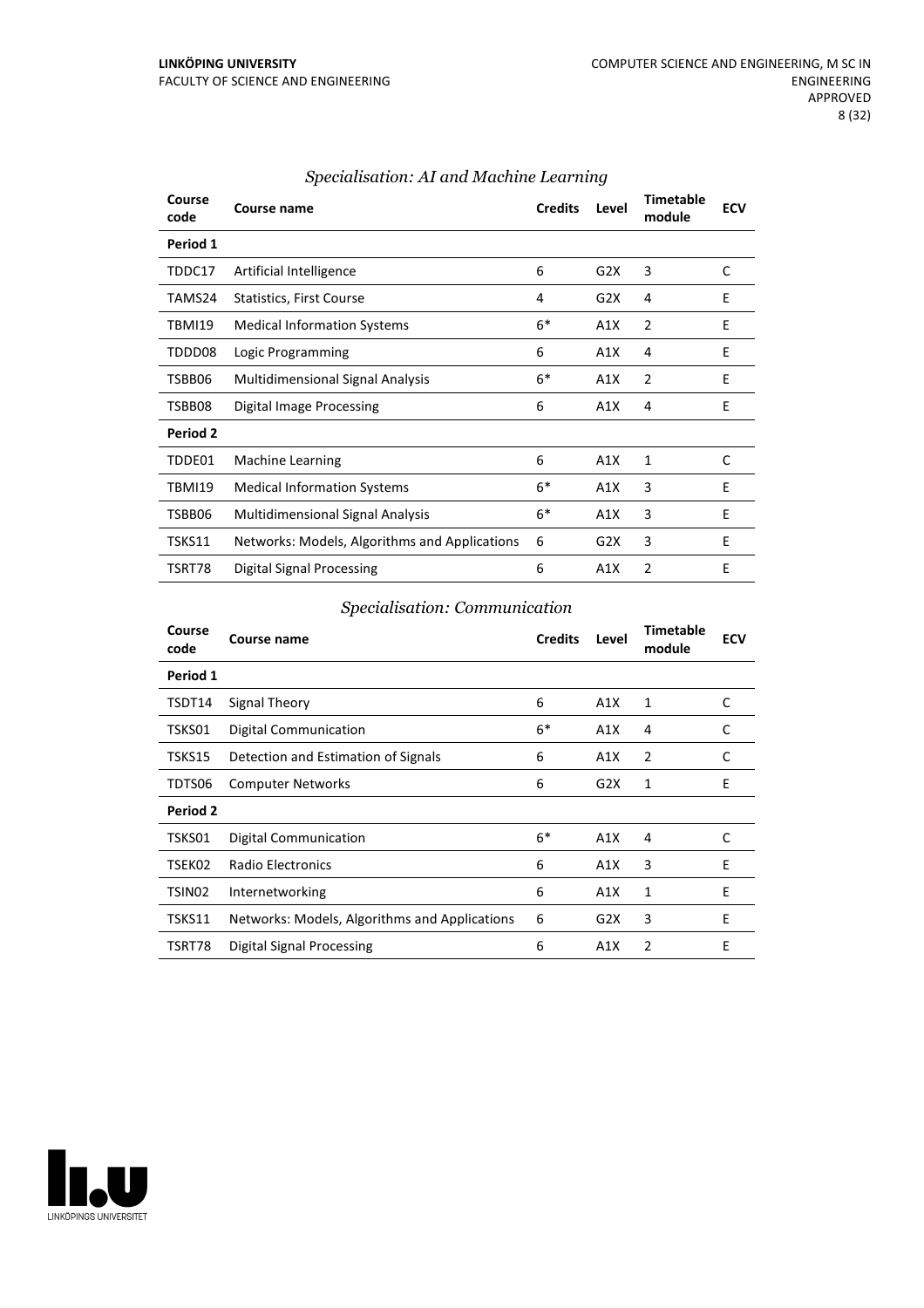| Course<br>code  | Course name                              | <b>Credits</b> | Level            | <b>Timetable</b><br>module | <b>ECV</b> |
|-----------------|------------------------------------------|----------------|------------------|----------------------------|------------|
| Period 1        |                                          |                |                  |                            |            |
| TDDD23          | Design and Programming of Computer Games | 6              | A1X              | 2                          |            |
| TDDC17          | Artificial Intelligence                  | 6              | G2X              | 3                          | E          |
| TDDD53          | Advanced Interaction Design              | 6              | A1X              | 1                          | F          |
| <b>Period 2</b> |                                          |                |                  |                            |            |
| TDDC73          | Interaction Programming                  | 6              | G2X              | 1                          |            |
| TDDE02          | Software Entrepreneurship                | 6              | A <sub>1</sub> X | 2                          | F          |

#### *Specialisation: Computer Games Programming*

#### *Specialisation: Computer Systems Architecture*

| Course<br>code | Course name                                   | <b>Credits</b> | Level | Timetable<br>module | <b>ECV</b> |
|----------------|-----------------------------------------------|----------------|-------|---------------------|------------|
| Period 1       |                                               |                |       |                     |            |
| TDDD04         | <b>Software Testing</b>                       | 6              | A1X   | 2                   | E          |
| TDTS06         | <b>Computer Networks</b>                      | 6              | G2X   | 1                   | E          |
| TDTS08         | <b>Advanced Computer Architecture</b>         | 6              | A1X   | 2                   | E          |
| TSTE86         | Digital Integrated Circuits                   | 6              | A1X   | $\overline{2}$      | E          |
| Period 2       |                                               |                |       |                     |            |
| TDDD07         | Real Time Systems                             | 6              | A1X   | 4                   | E          |
| TSIT02         | <b>Computer Security</b>                      | 6              | G2X   | 2                   | E          |
| TSKS11         | Networks: Models, Algorithms and Applications | -6             | G2X   | 3                   | E          |

## *Specialisation: Electronics*

| Course<br>code | Course name                     | <b>Credits</b> | Level | Timetable<br>module | <b>ECV</b> |
|----------------|---------------------------------|----------------|-------|---------------------|------------|
| Period 1       |                                 |                |       |                     |            |
| TSKS01         | <b>Digital Communication</b>    | $6*$           | A1X   | 4                   |            |
| TSTE86         | Digital Integrated Circuits     | 6              | A1X   | 2                   | C          |
| TSTE12         | Design of Digital Systems       | 6              | A1X   | 3                   | E          |
| Period 2       |                                 |                |       |                     |            |
| TSEK37         | Analog CMOS Integrated Circuits | 6              | A1X   | 1                   | C          |
| TSKS01         | <b>Digital Communication</b>    | $6*$           | A1X   | 4                   | C          |
| TSEK02         | <b>Radio Electronics</b>        | 6              | A1X   | 3                   | E          |

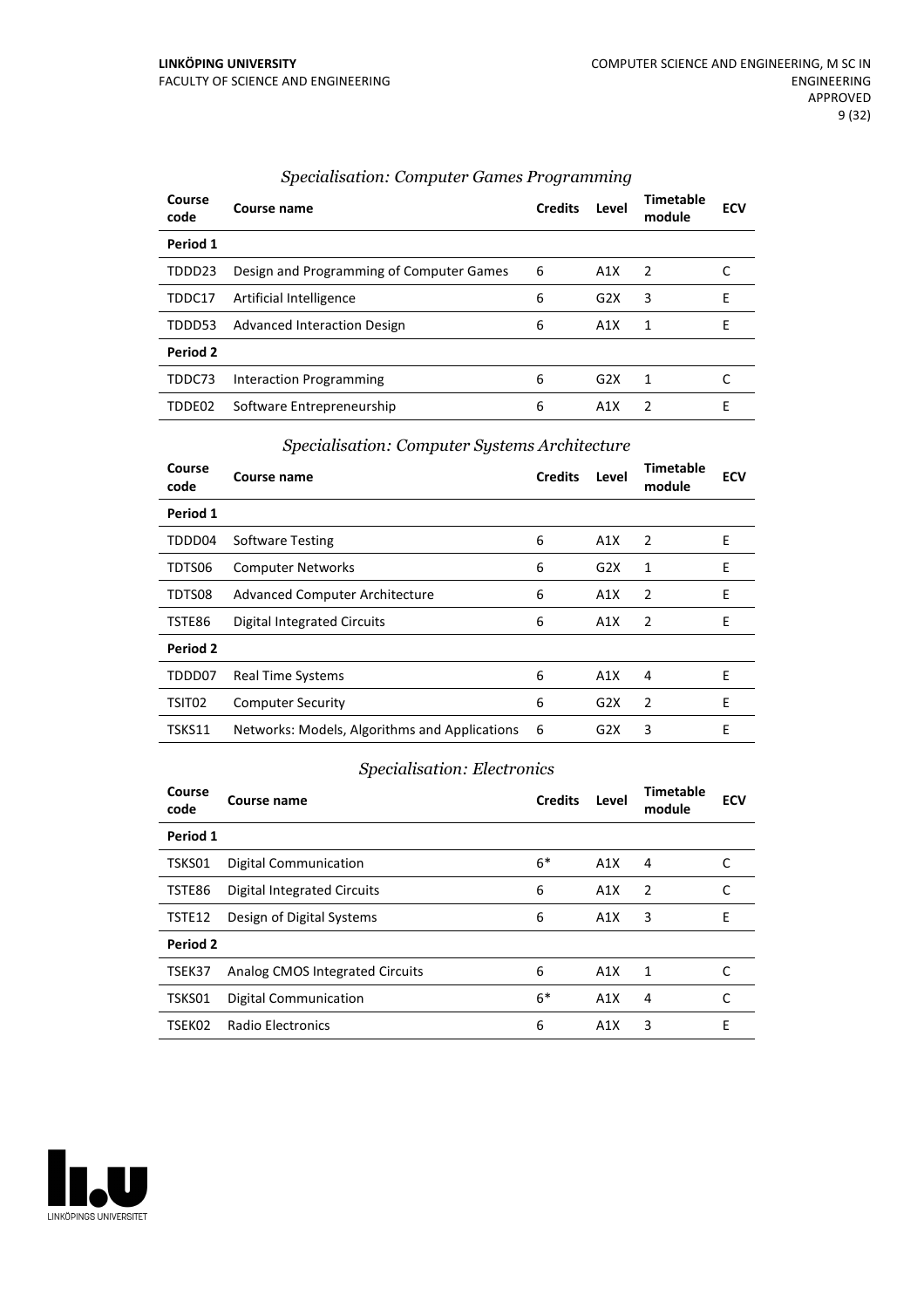| Specialisation: Industrial Economics |  |
|--------------------------------------|--|
|--------------------------------------|--|

| Course<br>code | Course name                                | <b>Credits</b> | Level | Timetable<br>module | <b>ECV</b> |
|----------------|--------------------------------------------|----------------|-------|---------------------|------------|
| Period 1       |                                            |                |       |                     |            |
| TEAE01         | Industrial Economics, Basic Course         | 6              | G1X   | $\overline{2}$      |            |
| TEIO32         | <b>Project Management and Organization</b> | $6*$           | G2X   | 3                   |            |
| Period 2       |                                            |                |       |                     |            |
| TDDE02         | Software Entrepreneurship                  | 6              | A1X   | $\overline{2}$      |            |
| TEIO32         | <b>Project Management and Organization</b> | 6*             | G2X   |                     |            |

# *Specialisation: International Software Engineering*

| Course<br>code     | <b>Course name</b>                 | <b>Credits</b> | Level            | <b>Timetable</b><br>module | <b>ECV</b> |
|--------------------|------------------------------------|----------------|------------------|----------------------------|------------|
| Period 1           |                                    |                |                  |                            |            |
| TDDD62             | Internship                         | $18*$          | A1X              |                            |            |
| Period 2           |                                    |                |                  |                            |            |
| TDDD62             | Internship                         | $18*$          | A1X              |                            |            |
| TEAE01             | Industrial Economics, Basic Course | 6              | G1X              | $\overline{2}$             | C          |
| <b>TDEI19</b>      | Management Control                 | 6              | A1X              | $\overline{2}$             | F          |
| TSIT <sub>02</sub> | <b>Computer Security</b>           | 6              | G <sub>2</sub> X | 2                          | Е          |

#### *Specialisation: Large Scale Software Engineering*

| Course<br>code | Course name                                                   | <b>Credits</b> | Level | Timetable<br>module | <b>ECV</b> |
|----------------|---------------------------------------------------------------|----------------|-------|---------------------|------------|
| Period 1       |                                                               |                |       |                     |            |
| TDDB84         | Design Patterns                                               | 6              | A1X   | 4                   | Е          |
| TDDC34         | Technical, Economic and Societal Evaluation of<br>IT-products | 6              | A1X   | 3                   | Е          |
| TDDD04         | Software Testing                                              | 6              | A1X   | $\overline{2}$      | Е          |
| Period 2       |                                                               |                |       |                     |            |
| TDDD37         | Database Technology                                           | 6              | G2X   | 1                   | Е          |
| TDDE02         | Software Entrepreneurship                                     | 6              | A1X   | $\mathcal{P}$       | E          |

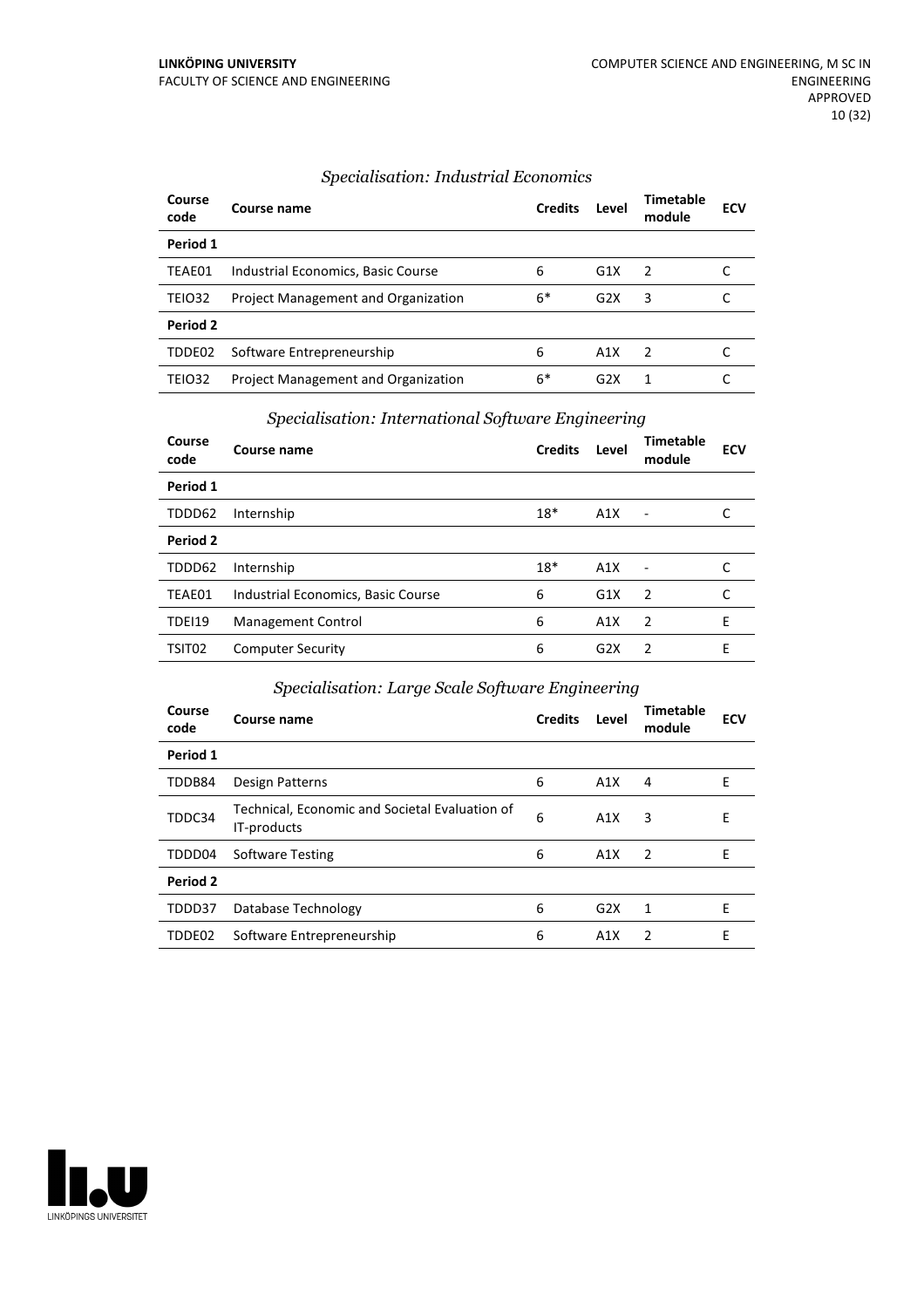| Course<br>code | Course name                          | <b>Credits</b> | Level | <b>Timetable</b><br>module | <b>ECV</b> |
|----------------|--------------------------------------|----------------|-------|----------------------------|------------|
| Period 1       |                                      |                |       |                            |            |
| TBME04         | Anatomy and Physiology               | 6              | G2X   | 3                          | C          |
| <b>TBMI19</b>  | <b>Medical Information Systems</b>   | $6*$           | A1X   | 2                          | C          |
| TDDC17         | Artificial Intelligence              | 6              | G2X   | 3                          | E          |
| TDDD53         | <b>Advanced Interaction Design</b>   | 6              | A1X   | 1                          | E          |
| Period 2       |                                      |                |       |                            |            |
| <b>TBMI19</b>  | <b>Medical Information Systems</b>   | $6*$           | A1X   | 3                          | C          |
| TBME03         | <b>Biochemistry and Cell Biology</b> | 6              | G2X   | 2                          | E          |
| TDDD37         | Database Technology                  | 6              | G2X   | 1                          | E          |
| TSIT02         | <b>Computer Security</b>             | 6              | G2X   | 2                          | Е          |

#### *Specialisation: Medical Informatics*

## *Specialisation: Programming and Algorithms*

| Course<br>code | Course name                                   | <b>Credits</b> | Level | <b>Timetable</b><br>module | <b>ECV</b> |
|----------------|-----------------------------------------------|----------------|-------|----------------------------|------------|
| Period 1       |                                               |                |       |                            |            |
| TDDB84         | Design Patterns                               | 6              | A1X   | 4                          | E          |
| TDDC17         | Artificial Intelligence                       | 6              | G2X   | 3                          | E          |
| TDDD04         | Software Testing                              | 6              | A1X   | 2                          | E          |
| TDDD08         | Logic Programming                             | 6              | A1X   | 4                          | E          |
| TDDD38         | Advanced Programming in C++                   | $6*$           | A1X   | 2                          | E          |
| Period 2       |                                               |                |       |                            |            |
| TDDC90         | Software Security                             | 6              | A1X   | 1                          | E          |
| TDDD37         | Database Technology                           | 6              | G2X   | 1                          | E          |
| TDDD38         | Advanced Programming in C++                   | $6*$           | A1X   |                            | Е          |
| TSIT02         | <b>Computer Security</b>                      | 6              | G2X   | 2                          | Е          |
| TSKS11         | Networks: Models, Algorithms and Applications | 6              | G2X   | 3                          | E          |

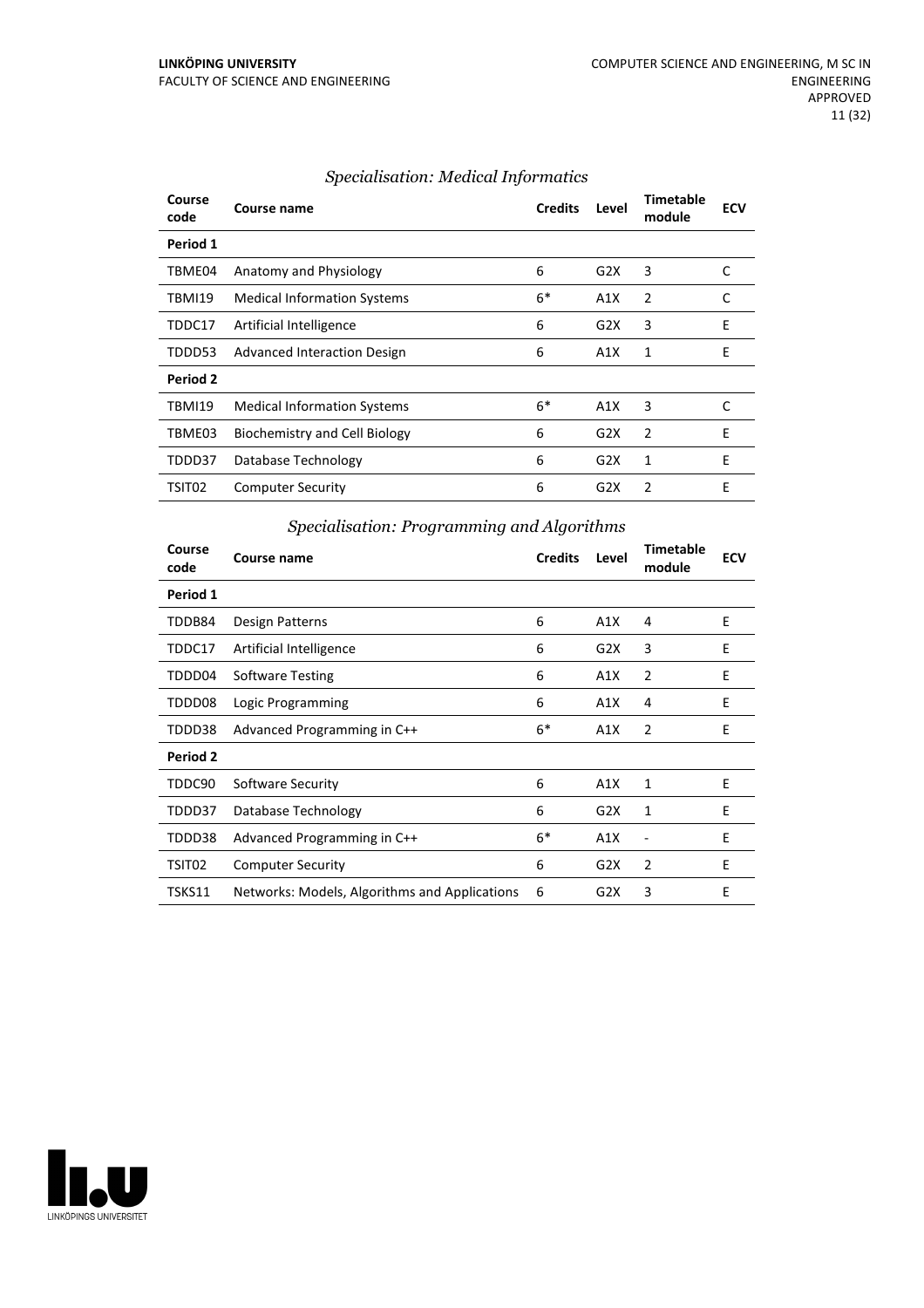| Course<br>code | Course name                          | <b>Credits</b> | Level | <b>Timetable</b><br>module | <b>ECV</b> |
|----------------|--------------------------------------|----------------|-------|----------------------------|------------|
| Period 1       |                                      |                |       |                            |            |
| TDDB84         | Design Patterns                      | 6              | A1X   | 4                          | C          |
| TDDD38         | Advanced Programming in C++          | $6*$           | A1X   | 2                          | E          |
| TDTS06         | <b>Computer Networks</b>             | 6              | G2X   | 1                          | E          |
| TSIT03         | Cryptology                           | 6              | A1X   | 2                          | E          |
| Period 2       |                                      |                |       |                            |            |
| TDDC90         | Software Security                    | 6              | A1X   | 1                          | C          |
| TSIT02         | <b>Computer Security</b>             | 6              | G2X   | 2                          | C          |
| TDDD30         | <b>Advanced Software Engineering</b> | 6              | A1X   | 4                          | E          |
| TDDD37         | Database Technology                  | 6              | G2X   | 1                          | E          |
| TDDD38         | Advanced Programming in C++          | $6*$           | A1X   |                            | E          |
|                |                                      |                |       |                            |            |

#### *Specialisation: Secure Systems*

## *Specialisation: Signal and Image Processing*

| Course<br>code | Course name                             | <b>Credits</b> | Level | <b>Timetable</b><br>module | <b>ECV</b> |
|----------------|-----------------------------------------|----------------|-------|----------------------------|------------|
| Period 1       |                                         |                |       |                            |            |
| TSBB06         | <b>Multidimensional Signal Analysis</b> | $6*$           | A1X   | $\overline{2}$             | C          |
| TSBB08         | Digital Image Processing                | 6              | A1X   | 4                          | C          |
| TSDT14         | Signal Theory                           | 6              | A1X   | 1                          | E          |
| Period 2       |                                         |                |       |                            |            |
| TSBB06         | <b>Multidimensional Signal Analysis</b> | $6*$           | A1X   | 3                          | C          |
| TSBB09         | Image Sensors                           | 6              | A1X   | 4                          | C          |
| TSRT78         | Digital Signal Processing               | 6              | A1X   | 2                          |            |

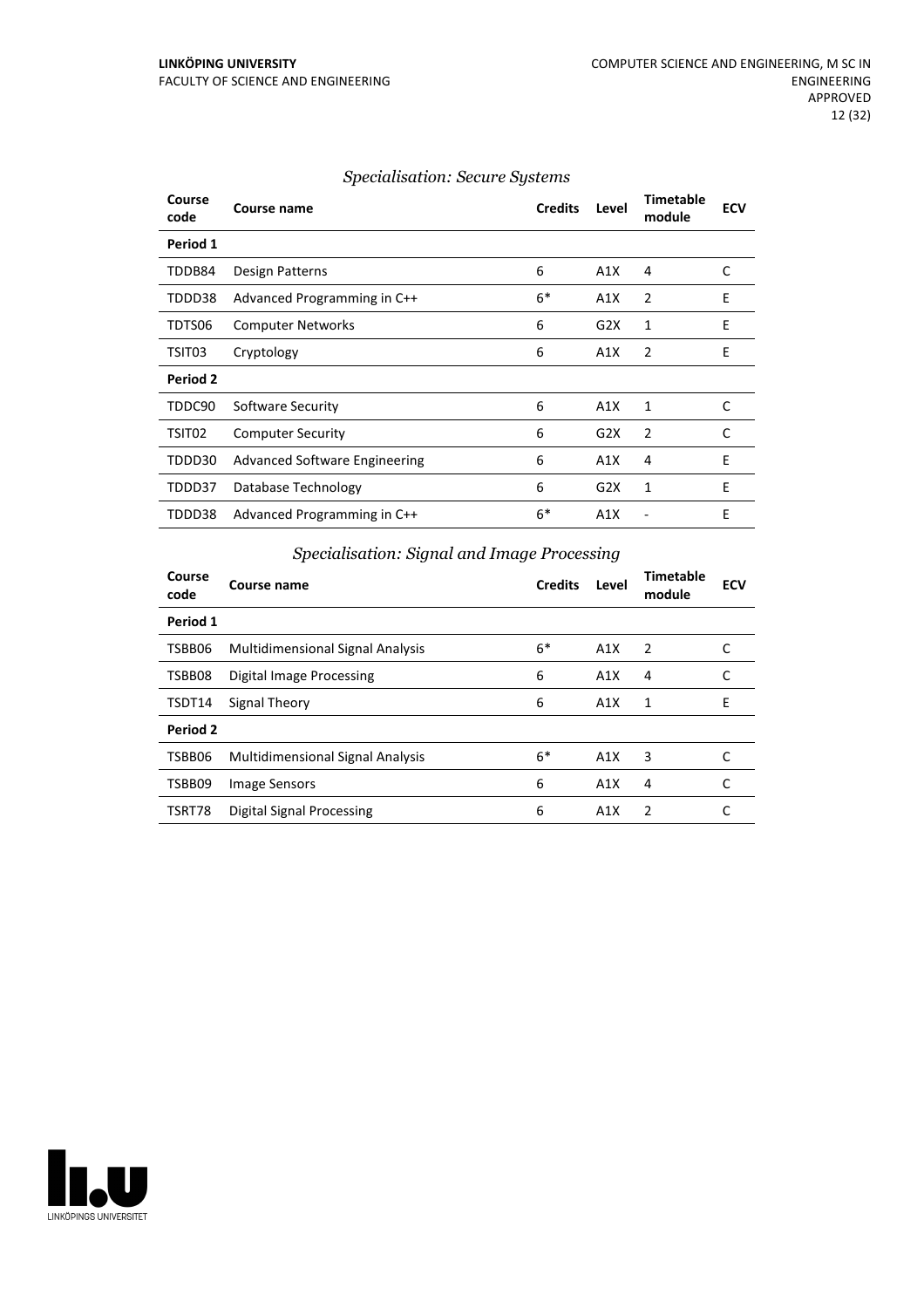| Course<br>code | Course name                     | <b>Credits</b> | Level | <b>Timetable</b><br>module | <b>ECV</b> |
|----------------|---------------------------------|----------------|-------|----------------------------|------------|
| Period 1       |                                 |                |       |                            |            |
| TSTE12         | Design of Digital Systems       | 6              | A1X   | 3                          | C          |
| TSTE86         | Digital Integrated Circuits     | 6              | A1X   | 2                          | C          |
| TDTS06         | <b>Computer Networks</b>        | 6              | G2X   | 1                          | E          |
| TSKS01         | <b>Digital Communication</b>    | $6*$           | A1X   | 4                          | E          |
| Period 2       |                                 |                |       |                            |            |
| TDDD07         | <b>Real Time Systems</b>        | 6              | A1X   | 4                          | E          |
| TDDD55         | Compilers and Interpreters      | 4              | G2X   | $\mathbf{1}$               | E          |
| TSEK37         | Analog CMOS Integrated Circuits | 6              | A1X   | 1                          | E          |
| TSKS01         | <b>Digital Communication</b>    | $6*$           | A1X   | 4                          | E          |

#### *Specialisation: System-on-Chip*

## *Specialisation: Systems Technology*

| Course<br>code | Course name                                   | <b>Credits</b> | Level | <b>Timetable</b><br>module | <b>ECV</b> |
|----------------|-----------------------------------------------|----------------|-------|----------------------------|------------|
| Period 1       |                                               |                |       |                            |            |
| TDDC17         | Artificial Intelligence                       | 6              | G2X   | 3                          |            |
| TSBB08         | Digital Image Processing                      | 6              | A1X   | 4                          | E          |
| TSKS15         | Detection and Estimation of Signals           | 6              | A1X   | 2                          | E          |
| Period 2       |                                               |                |       |                            |            |
| TDDD37         | Database Technology                           | 6              | G2X   | 1                          | C          |
| TDDD07         | Real Time Systems                             | 6              | A1X   | 4                          | C/E        |
| TDDD55         | Compilers and Interpreters                    | 4              | G2X   | 1                          | C/E        |
| TSKS11         | Networks: Models, Algorithms and Applications | 6              | G2X   | 3                          | E          |

# **Semester 8 (Spring 2019)**

| Course<br>code | Course name                    | <b>Credits</b> | Level            | Timetable<br>module      | <b>ECV</b> |
|----------------|--------------------------------|----------------|------------------|--------------------------|------------|
| Period 1       |                                |                |                  |                          |            |
| TANA15         | Numerical Linear Algebra       | 6              | A1X              | 1                        | F          |
| TATA53         | Linear Algebra, Honours Course | $6*$           | G2X              | $\overline{\phantom{a}}$ |            |
| TATA54         | Number Theory                  | $6*$           | G <sub>2</sub> X | 3                        | F          |
| TATA64         | <b>Graph Theory</b>            | $6*$           | A <sub>1</sub> X | $\overline{z}$           | F          |

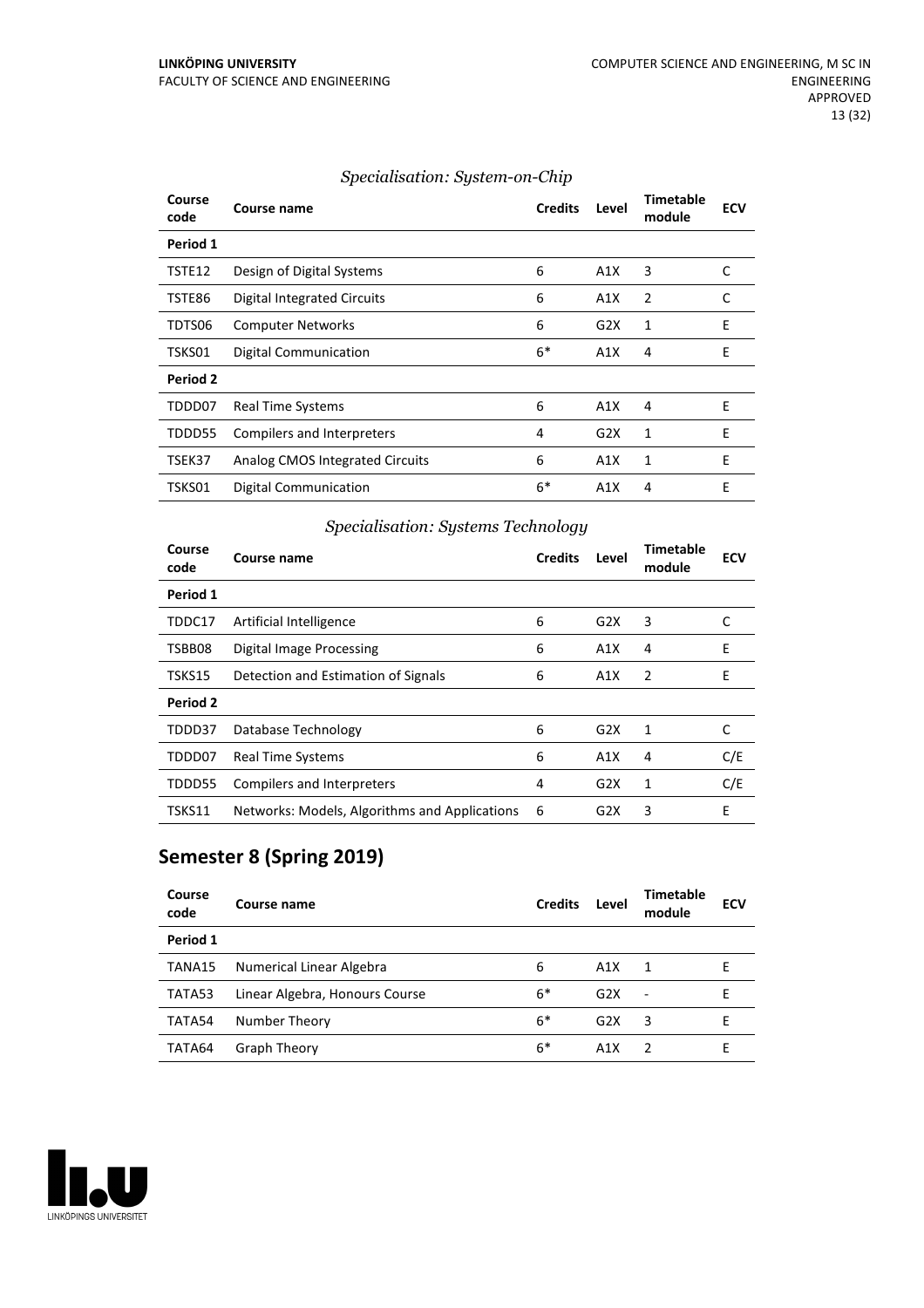| Course<br>code | Course name                                                                    | <b>Credits</b> | Level            | <b>Timetable</b><br>module | <b>ECV</b> |
|----------------|--------------------------------------------------------------------------------|----------------|------------------|----------------------------|------------|
| TBMI01         | <b>Medical Decision Support</b>                                                | 6              | A1X              | 4                          | E          |
| TBMI03         | Medical Information Models and Ontologies                                      | 6              | A1X              | 4                          | E          |
| TBMI26         | Neural Networks and Learning Systems                                           | 6              | A1X              | 2                          | E          |
| TBMT02         | <b>Medical Imaging</b>                                                         | 6              | A1X              | 3                          | E          |
| TBMT09         | Physiological Pressures and Flows                                              | 6              | A1X              | 1                          | E          |
| TBMT32         | Perspectives on Biomedical Engineering                                         | $2*$           | G1X              | 3                          | E          |
| TDDA69         | Data and Program Structures                                                    | $6*$           | G2X              | 3                          | E          |
| TDDD17         | Information Security, Second Course                                            | $6*$           | A1X              | 4                          | E          |
| TDDD20         | Design and Analysis of Algorithms                                              | 6              | A1X              | 3                          | E          |
| TDDD25         | <b>Distributed Systems</b>                                                     | 6              | A1X              | $\overline{2}$             | E          |
| TDDD38         | Advanced Programming in C++                                                    | $6*$           | A1X              | $\overline{2}$             | E          |
| TDDD41         | Data Mining - Clustering and Association<br>Analysis                           | 6              | A1X              | 3                          | E          |
| TDDD50         | <b>Green Computing</b>                                                         | 4              | G <sub>2</sub> X | 4                          | E          |
| TDDD57         | Physical Interaction and Game Programming                                      | 6              | A1X              | 1                          | E          |
| TDDD75         | Effect-Driven Development and Human-<br>Centered Design of Interactive Systems | 6              | G2X              | 3                          | E          |
| TDDD95         | Algorithmic Problem Solving                                                    | $6*$           | A1X              | 1                          | E          |
| TDDD97         | <b>Web Programming</b>                                                         | 6              | G2X              | 3                          | E          |
| TDDE05         | Al Robotics                                                                    | $6*$           | A1X              | 4                          | E          |
| TDDE06         | Large-Scale Software Development - Structures<br>and Processes                 | $6*$           | A1X              | 4                          | E          |
| TDDE09         | <b>Natural Language Processing</b>                                             | 6              | A1X              | 2                          | E          |
| TDDE46         | Software Quality                                                               | $6*$           | A1X              | 2                          | E          |
| TDTS07         | System Design and Methodology                                                  | 6              | A1X              | 1                          | E          |
| TDTS21         | <b>Advanced Networking</b>                                                     | 6*             | A1X              | 1                          | E          |
| TEIE88         | Computer Law                                                                   | 4              | G1X              | $\mathbf{1}$               | E.         |
| <b>TEIO13</b>  | Leadership and Organizational Change                                           | 6              | A1X              | 4                          | E.         |
| <b>TEIO94</b>  | Entrepreneurship and Idea Development                                          | $6*$           | G <sub>2</sub> X | 4                          | E.         |
| TGTU01         | <b>Technology and Ethics</b>                                                   | 6              | G1X              | $\mathbf{1}$               | E          |
| THFR05         | Communicative French                                                           | $6*$           | G1X              | 4                          | E          |
| THSP05         | Spanish                                                                        | $6*$           | G1X              | 4                          | E          |
| THTY05         | German                                                                         | 6*             | G1X              | 4                          | E          |

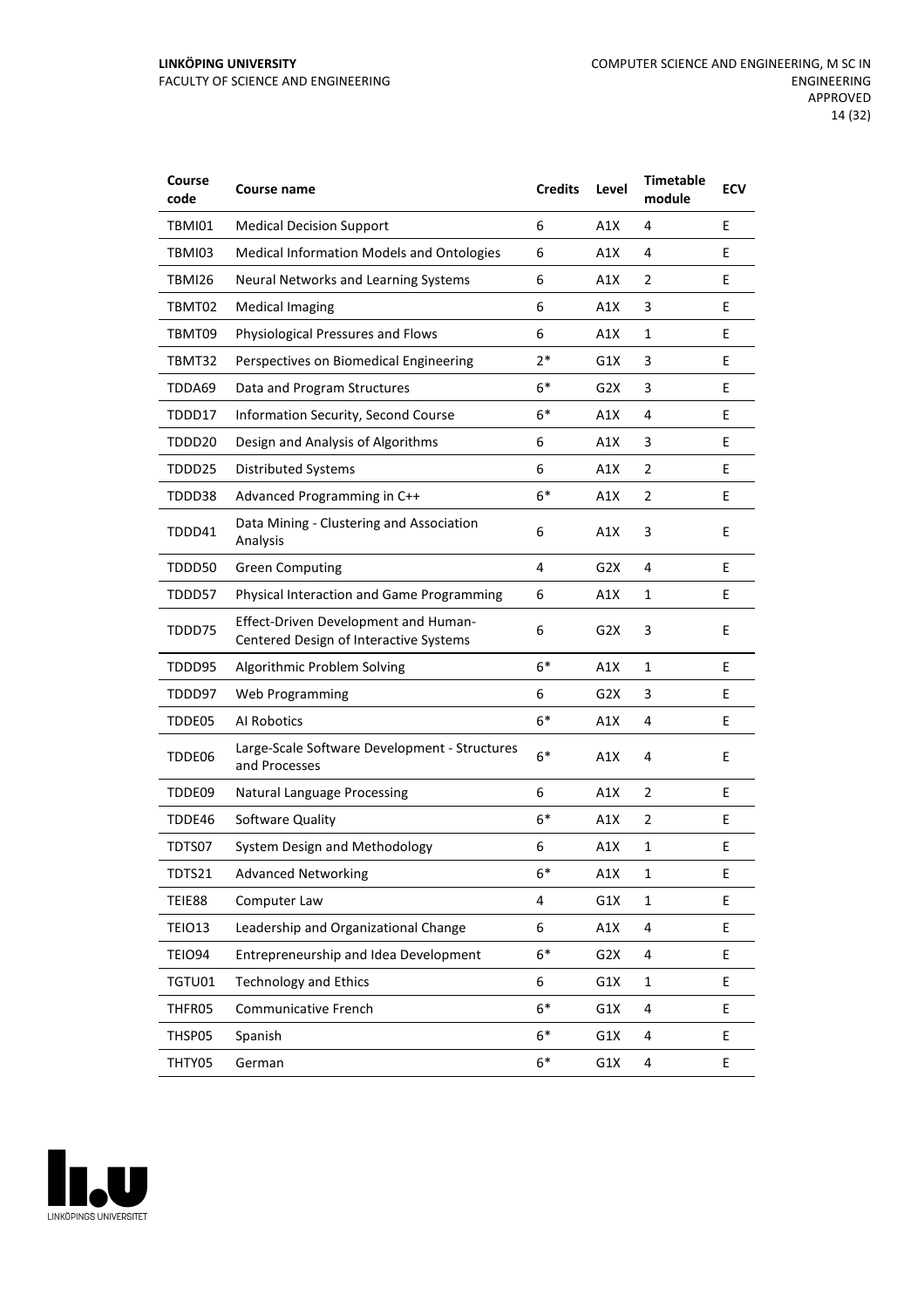| Course<br>code  | Course name                                                    | <b>Credits</b> | Level            | <b>Timetable</b><br>module   | <b>ECV</b> |
|-----------------|----------------------------------------------------------------|----------------|------------------|------------------------------|------------|
| TKMJ15          | <b>Environmental Management Strategies</b>                     | 6              | G1X              | 3                            | E          |
| <b>TNM048</b>   | <b>Information Visualisation</b>                               | 6              | A1X              | 3                            | E          |
| TSBB15          | <b>Computer Vision</b>                                         | $12*$          | A1X              | 1                            | E          |
| TSBK07          | <b>Computer Graphics</b>                                       | $6*$           | A1X              | 4                            | E          |
| TSBK08          | Data Compression                                               | 6              | A1X              | 2                            | E          |
| TSEK06          | <b>VLSI Design</b>                                             | $12*$          | A1X              | 4                            | E          |
| TSEK38          | Radio Frequency Transceiver Design                             | 6              | A1X              | 2                            | E          |
| TSKS13          | <b>Wireless Communications</b>                                 | 6              | A1X              | 4                            | E          |
| TSRT07          | Industrial Control Systems                                     | 6              | A1X              | $\overline{2}$               | E          |
| TSRT09          | Control Theory                                                 | 6              | A1X              | 3                            | E          |
| TSTE08          | Analog and Discrete-Time Integrated Circuits                   | 6              | A1X              | 3                            | E          |
| TSTE14          | <b>Analog Filters</b>                                          | 6              | A1X              | $\overline{2}$               | Е          |
| <b>Period 2</b> |                                                                |                |                  |                              |            |
| TAOP87          | <b>Applied Optimization Project Course</b>                     | 6              | A1X              | 3                            | E          |
| TATA53          | Linear Algebra, Honours Course                                 | $6*$           | G2X              | $\qquad \qquad \blacksquare$ | E          |
| TATA54          | Number Theory                                                  | $6*$           | G2X              | 1                            | E          |
| TATA64          | <b>Graph Theory</b>                                            | $6*$           | A1X              | 2                            | E          |
| TBMT26          | Technology in Intensive Care and Surgery                       | 6              | A1X              | 1                            | E          |
| TBMT32          | Perspectives on Biomedical Engineering                         | $2*$           | G1X              | 3                            | E          |
| TDDA69          | Data and Program Structures                                    | $6*$           | G2X              | $\mathbf{1}$                 | E          |
| TDDC78          | Programming of Parallel Computers - Methods<br>and Tools       | 6              | A1X              | 3                            | E          |
| TDDD14          | Formal Languages and Automata Theory                           | 6              | G <sub>2</sub> X | $\overline{2}$               | E          |
| TDDD17          | Information Security, Second Course                            | $6*$           | A1X              | 4                            | E          |
| TDDD27          | Advanced Web Programming                                       | 6              | A1X              | 3                            | Ε          |
| TDDD29          | <b>IT-Project Management</b>                                   | 6              | A1X              | 3                            | E          |
| TDDD38          | Advanced Programming in C++                                    | $6*$           | A1X              | $\overline{\phantom{0}}$     | E          |
| TDDD48          | <b>Automated Planning</b>                                      | 6              | A1X              | $\mathbf{1}$                 | E          |
| TDDD95          | Algorithmic Problem Solving                                    | $6*$           | A1X              | 4                            | E          |
| TDDE05          | Al Robotics                                                    | $6*$           | A1X              | 4                            | E          |
| TDDE06          | Large-Scale Software Development - Structures<br>and Processes | $6*$           | A1X              | 4                            | E          |
| TDDE07          | <b>Bayesian Learning</b>                                       | 6              | A1X              | $\overline{2}$               | E          |

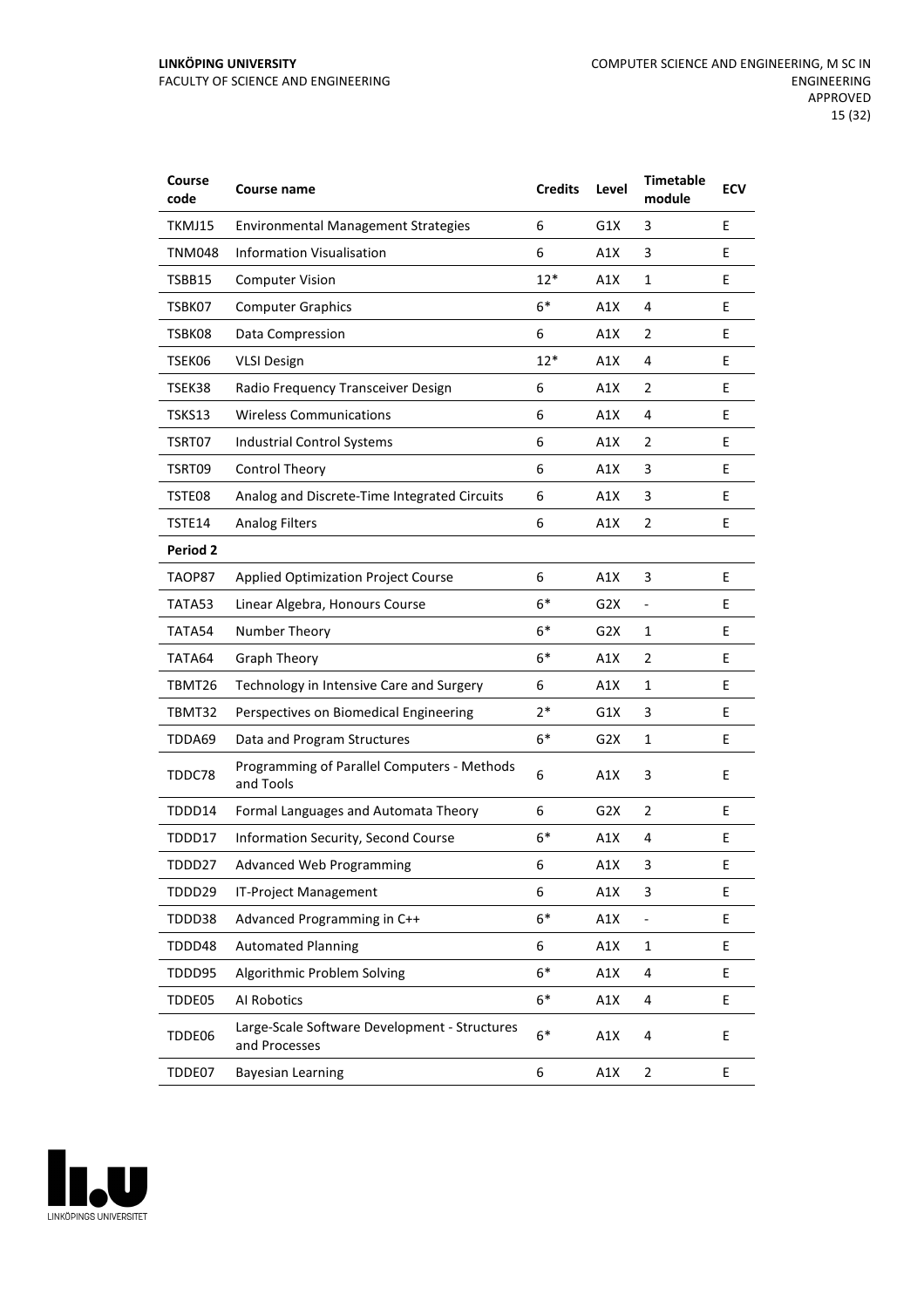#### **LINKÖPING UNIVERSITY** FACULTY OF SCIENCE AND ENGINEERING

| Course<br>code | <b>Course name</b>                          | <b>Credits</b> | Level | <b>Timetable</b><br>module | <b>ECV</b> |
|----------------|---------------------------------------------|----------------|-------|----------------------------|------------|
| TDDE31         | <b>Big Data Analytics</b>                   | 6              | A1X   | 3                          | E          |
| TDDE34         | <b>Software Verification</b>                | 6              | A1X   | $\mathbf 1$                | E          |
| TDDE41         | Software Architectures                      | 6              | A1X   | $\mathbf 1$                | E          |
| TDDE46         | Software Quality                            | $6*$           | A1X   | $\overline{2}$             | E          |
| TDTS21         | <b>Advanced Networking</b>                  | $6*$           | A1X   | $\mathbf 1$                | E          |
| TEAE13         | Civil and Commercial Law                    | 6              | G1X   | $\overline{2}$             | E          |
| TEIE44         | <b>Intellectual Property Rights</b>         | 4              | G1X   | $\mathbf 1$                | E          |
| TEIO06         | Innovative Entrepreneurship                 | 6              | A1X   | $\overline{2}$             | E          |
| TEIO94         | Entrepreneurship and Idea Development       | $6*$           | G2X   | 4                          | E          |
| TFYA19         | <b>Quantum Computers</b>                    | 6              | A1X   | 4                          | E          |
| TGTU83         | Philosophy of Science                       | 6              | G1X   | 4                          | E          |
| THFR05         | <b>Communicative French</b>                 | $6*$           | G1X   | 4                          | E          |
| THSP05         | Spanish                                     | $6*$           | G1X   | 4                          | E          |
| THTY05         | German                                      | $6*$           | G1X   | 4                          | E          |
| <b>TNM079</b>  | <b>Modelling and Animation</b>              | 6              | A1X   | $\overline{2}$             | E          |
| TSBB15         | <b>Computer Vision</b>                      | $12*$          | A1X   | 3                          | E          |
| TSBK02         | Image and Audio Coding                      | 6              | A1X   | 4                          | E          |
| TSBK07         | <b>Computer Graphics</b>                    | $6*$           | A1X   | 1                          | E          |
| TSEK06         | <b>VLSI Design</b>                          | $12*$          | A1X   | 4                          | E          |
| TSFS06         | Diagnosis and Supervision                   | 6              | A1X   | $\mathbf 1$                | E          |
| TSKS14         | <b>Multiple Antenna Communications</b>      | 6              | A1X   | $\overline{2}$             | E          |
| <b>TSKS16</b>  | <b>Signal Processing for Communications</b> | 6              | A1X   | $\mathbf{1}$               | E          |
| TSRT14         | <b>Sensor Fusion</b>                        | 6              | A1X   | $\overline{2}$             | E          |
| TSTE06         | <b>Digital Filters</b>                      | 6              | A1X   | 3                          | E          |
| TSTE87         | Application-Specific Integrated Circuits    | 6              | A1X   | $\overline{2}$             | E          |

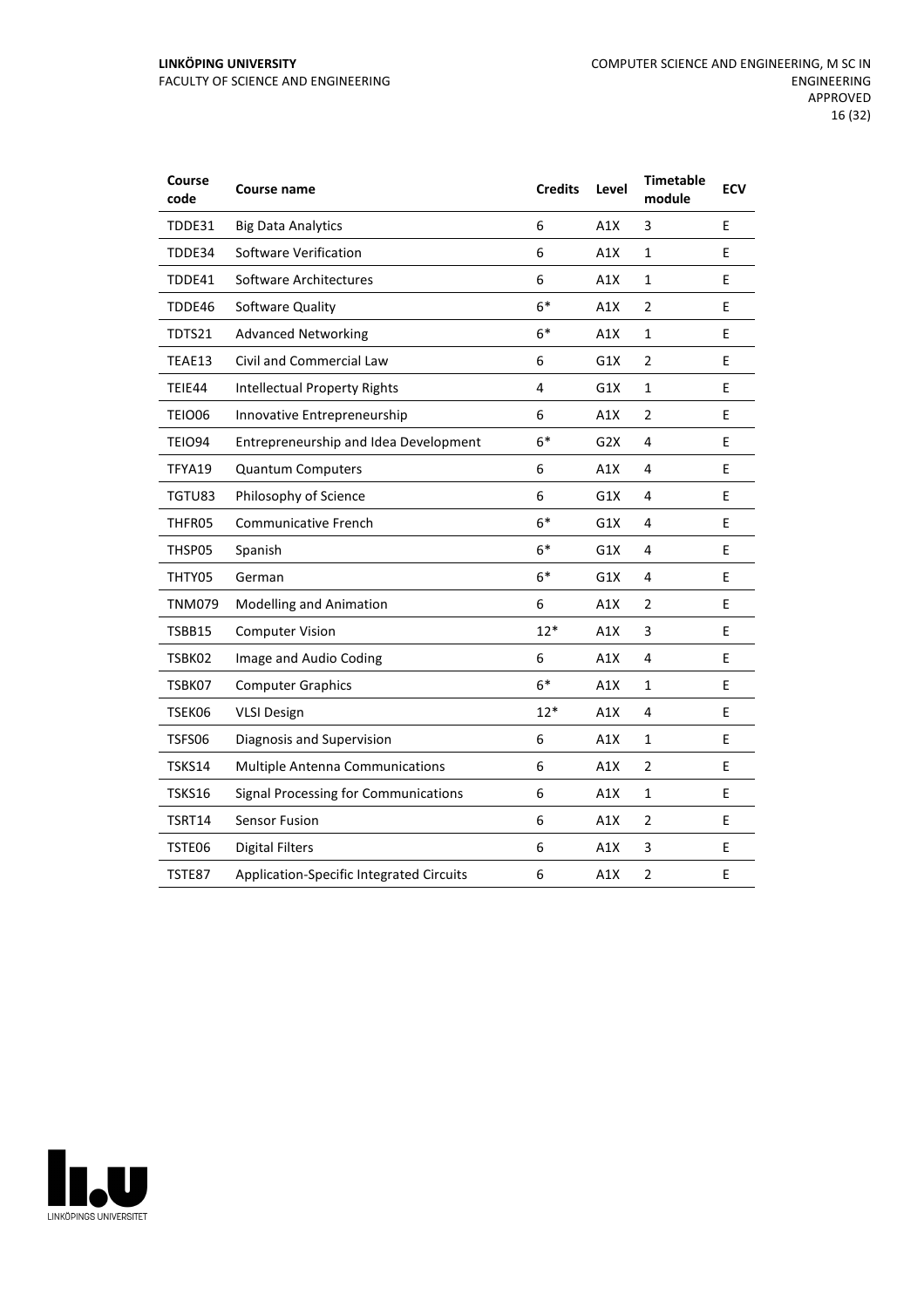| Course<br>code | Course name                                          | <b>Credits</b> | Level | <b>Timetable</b><br>module | <b>ECV</b> |
|----------------|------------------------------------------------------|----------------|-------|----------------------------|------------|
| Period 1       |                                                      |                |       |                            |            |
| <b>TBMI26</b>  | Neural Networks and Learning Systems                 | 6              | A1X   | 2                          | E          |
| TDDD20         | Design and Analysis of Algorithms                    | 6              | A1X   | 3                          | E          |
| TDDD41         | Data Mining - Clustering and Association<br>Analysis | 6              | A1X   | 3                          | E          |
| TDDD95         | Algorithmic Problem Solving                          | $6*$           | A1X   | 1                          | E          |
| TDDE05         | Al Robotics                                          | $6*$           | A1X   | 4                          | E          |
| TDDE09         | <b>Natural Language Processing</b>                   | 6              | A1X   | 2                          | E          |
| TSRT07         | <b>Industrial Control Systems</b>                    | 6              | A1X   | $\overline{2}$             | E          |
| Period 2       |                                                      |                |       |                            |            |
| TDDD48         | <b>Automated Planning</b>                            | 6              | A1X   | 1                          | E          |
| TDDD95         | Algorithmic Problem Solving                          | $6*$           | A1X   | 4                          | E          |
| TDDE05         | Al Robotics                                          | $6*$           | A1X   | 4                          | E          |
| TDDE07         | <b>Bayesian Learning</b>                             | 6              | A1X   | 2                          | E          |
| TDDE31         | <b>Big Data Analytics</b>                            | 6              | A1X   | 3                          | E          |
| TSFS06         | Diagnosis and Supervision                            | 6              | A1X   | $\mathbf{1}$               | E          |
| TSRT14         | <b>Sensor Fusion</b>                                 | 6              | A1X   | $\overline{2}$             | E          |

## *Specialisation: AI and Machine Learning*

#### *Specialisation: Communication*

| Course<br>code | Course name                            | <b>Credits</b> | Level | <b>Timetable</b><br>module | <b>ECV</b> |
|----------------|----------------------------------------|----------------|-------|----------------------------|------------|
| Period 1       |                                        |                |       |                            |            |
| TDTS21         | <b>Advanced Networking</b>             | $6*$           | A1X   | 1                          | E          |
| TSBK08         | Data Compression                       | 6              | A1X   | $\overline{2}$             | E          |
| TSKS13         | <b>Wireless Communications</b>         | 6              | A1X   | 4                          | E          |
| Period 2       |                                        |                |       |                            |            |
| TDTS21         | <b>Advanced Networking</b>             | $6*$           | A1X   | 1                          | E          |
| TFYA19         | <b>Quantum Computers</b>               | 6              | A1X   | 4                          | E          |
| TSBK02         | Image and Audio Coding                 | 6              | A1X   | 4                          | E          |
| TSKS14         | <b>Multiple Antenna Communications</b> | 6              | A1X   | 2                          | E          |
| TSKS16         | Signal Processing for Communications   | 6              | A1X   | 1                          | E          |

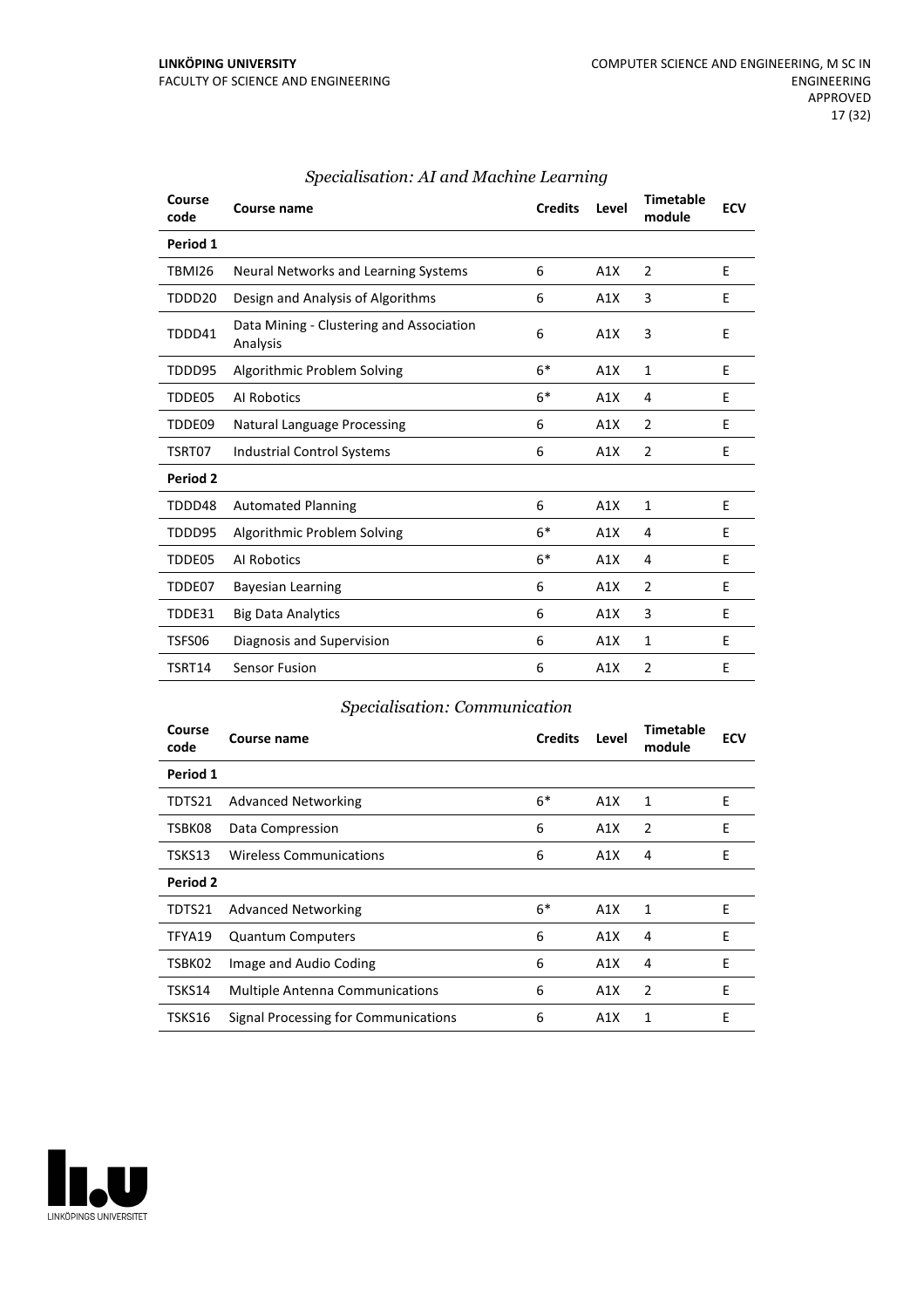| Course<br>code | Course name                                      | <b>Credits</b> | Level | Timetable<br>module | <b>ECV</b> |
|----------------|--------------------------------------------------|----------------|-------|---------------------|------------|
| Period 1       |                                                  |                |       |                     |            |
| TDDD57         | <b>Physical Interaction and Game Programming</b> | 6              | A1X   | 1                   |            |
| TSBK07         | <b>Computer Graphics</b>                         | $6*$           | A1X   | 4                   |            |
| TBMI26         | Neural Networks and Learning Systems             | 6              | A1X   | $\overline{z}$      | E          |
| Period 2       |                                                  |                |       |                     |            |
| TSBK07         | <b>Computer Graphics</b>                         | 6*             | A1X   | 1                   |            |
| <b>TNM079</b>  | <b>Modelling and Animation</b>                   | 6              | A1X   | $\mathcal{L}$       | F          |

#### *Specialisation: Computer Games Programming*

## *Specialisation: Computer Systems Architecture*

| Course<br>code | Course name                                              | <b>Credits</b> | Level | <b>Timetable</b><br>module | <b>ECV</b> |
|----------------|----------------------------------------------------------|----------------|-------|----------------------------|------------|
| Period 1       |                                                          |                |       |                            |            |
| TDDA69         | Data and Program Structures                              | $6*$           | G2X   | 3                          | E          |
| TDDD25         | <b>Distributed Systems</b>                               | 6              | A1X   | $\overline{2}$             | E          |
| TDDD38         | Advanced Programming in C++                              | $6*$           | A1X   | 2                          | E          |
| TDDD97         | Web Programming                                          | 6              | G2X   | 3                          | E          |
| TDTS07         | System Design and Methodology                            | 6              | A1X   | 1                          | F          |
| TDTS21         | <b>Advanced Networking</b>                               | $6*$           | A1X   | 1                          | E          |
| Period 2       |                                                          |                |       |                            |            |
| TDDA69         | Data and Program Structures                              | $6*$           | G2X   | $\mathbf{1}$               | E          |
| TDDC78         | Programming of Parallel Computers - Methods<br>and Tools | 6              | A1X   | 3                          | E          |
| TDDD14         | Formal Languages and Automata Theory                     | 6              | G2X   | 2                          | E          |
| TDDD27         | <b>Advanced Web Programming</b>                          | 6              | A1X   | 3                          | E          |
| TDDD38         | Advanced Programming in C++                              | $6*$           | A1X   | $\overline{a}$             | E          |
| TDDE34         | Software Verification                                    | 6              | A1X   | 1                          | E          |
| TDDE41         | Software Architectures                                   | 6              | A1X   | 1                          | F          |
| TDTS21         | <b>Advanced Networking</b>                               | $6*$           | A1X   | 1                          | E          |

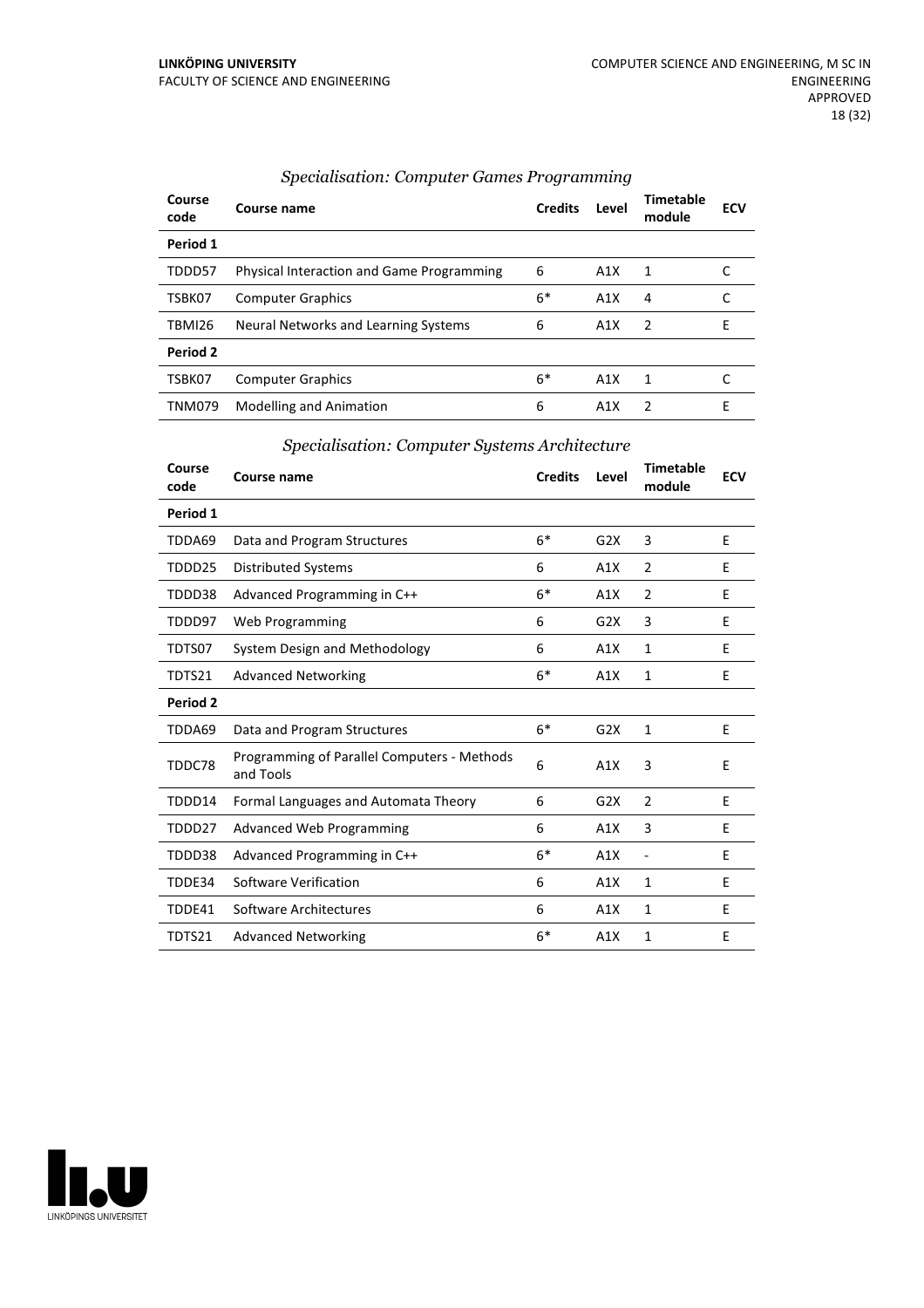#### *Specialisation: Electronics*

| Course<br>code | <b>Course name</b>                           | <b>Credits</b> | Level | <b>Timetable</b><br>module | <b>ECV</b> |
|----------------|----------------------------------------------|----------------|-------|----------------------------|------------|
| Period 1       |                                              |                |       |                            |            |
| TSEK06         | <b>VLSI Design</b>                           | $12*$          | A1X   | 4                          | E          |
| TSEK38         | Radio Frequency Transceiver Design           | 6              | A1X   | $\overline{2}$             | E          |
| TSTE08         | Analog and Discrete-Time Integrated Circuits | 6              | A1X   | 3                          | Е          |
| TSTE14         | <b>Analog Filters</b>                        | 6              | A1X   | $\overline{2}$             | E          |
| TSTE93         | <b>Analog Circuits</b>                       | $6*$           | G2X   | 1                          | E          |
| Period 2       |                                              |                |       |                            |            |
| TSTE87         | Application-Specific Integrated Circuits     | 6              | A1X   | $\overline{2}$             | C          |
| TSEK06         | <b>VLSI Design</b>                           | $12*$          | A1X   | 4                          | E          |
| TSKS16         | Signal Processing for Communications         | 6              | A1X   | 1                          | E          |
| TSTE06         | <b>Digital Filters</b>                       | 6              | A1X   | 3                          | Е          |
| TSTE93         | <b>Analog Circuits</b>                       | $6*$           | G2X   | 1                          | E          |

## *Specialisation: Industrial Economics*

| Course<br>code | Course name                          | <b>Credits</b> | Level | Timetable<br>module | <b>ECV</b> |  |  |  |
|----------------|--------------------------------------|----------------|-------|---------------------|------------|--|--|--|
| Period 1       |                                      |                |       |                     |            |  |  |  |
| TEIO13         | Leadership and Organizational Change | 6              | A1X   | 4                   |            |  |  |  |
|                | Period 2                             |                |       |                     |            |  |  |  |
| TEIO06         | Innovative Entrepreneurship          | 6              | A1X   |                     |            |  |  |  |

## *Specialisation: Large Scale Software Engineering*

| Course<br>code  | Course name                                                    | <b>Credits</b> | Level | <b>Timetable</b><br>module | <b>ECV</b> |
|-----------------|----------------------------------------------------------------|----------------|-------|----------------------------|------------|
| Period 1        |                                                                |                |       |                            |            |
| TDDE06          | Large-Scale Software Development - Structures<br>and Processes | $6*$           | A1X   | 4                          | E          |
| TDDE46          | Software Quality                                               | $6*$           | A1X   | 2                          | E          |
| <b>Period 2</b> |                                                                |                |       |                            |            |
| TDDE06          | Large-Scale Software Development - Structures<br>and Processes | $6*$           | A1X   | 4                          | E          |
| TDDE34          | Software Verification                                          | 6              | A1X   | 1                          | E          |
| TDDE41          | Software Architectures                                         | 6              | A1X   | 1                          | E          |
| TDDE46          | Software Quality                                               | $6*$           | A1X   | 2                          | E          |

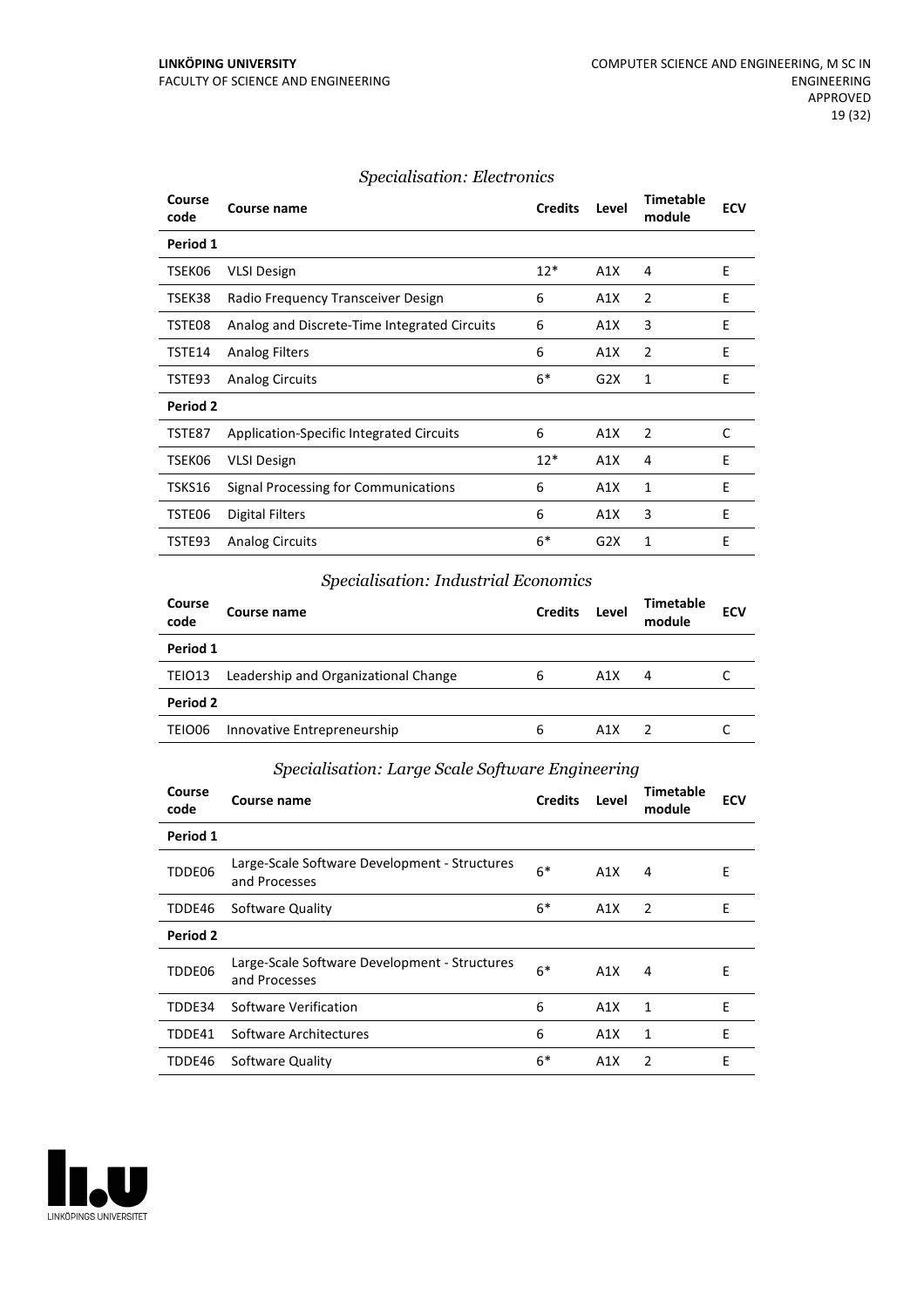| Course<br>code | Course name                                      | <b>Credits</b> | Level | Timetable<br>module | <b>ECV</b> |
|----------------|--------------------------------------------------|----------------|-------|---------------------|------------|
| Period 1       |                                                  |                |       |                     |            |
| TBMI01         | <b>Medical Decision Support</b>                  | 6              | A1X   | 4                   | Е          |
| TBMI03         | <b>Medical Information Models and Ontologies</b> | 6              | A1X   | 4                   | E          |
| TBMI26         | Neural Networks and Learning Systems             | 6              | A1X   | 2                   | E          |
| TDDD17         | Information Security, Second Course              | 6*             | A1X   | 4                   | F          |
| Period 2       |                                                  |                |       |                     |            |
| TBMT26         | Technology in Intensive Care and Surgery         | 6              | A1X   | 1                   | F          |
| TDDD17         | Information Security, Second Course              | $6*$           | A1X   | 4                   | F          |
| TDDE31         | <b>Big Data Analytics</b>                        | 6              | A1X   | 3                   | E          |

## *Specialisation: Medical Informatics*

## *Specialisation: Programming and Algorithms*

| Course<br>code | <b>Course name</b>                                       | <b>Credits</b> | Level | <b>Timetable</b><br>module | <b>ECV</b> |
|----------------|----------------------------------------------------------|----------------|-------|----------------------------|------------|
| Period 1       |                                                          |                |       |                            |            |
| TDDA69         | Data and Program Structures                              | $6*$           | G2X   | 3                          | E          |
| TDDD20         | Design and Analysis of Algorithms                        | 6              | A1X   | 3                          | E          |
| TDDD38         | Advanced Programming in C++                              | $6*$           | A1X   | $\overline{2}$             | F          |
| TDDD41         | Data Mining - Clustering and Association<br>Analysis     | 6              | A1X   | 3                          | E          |
| TDDD95         | Algorithmic Problem Solving                              | $6*$           | A1X   | $\mathbf{1}$               | E          |
| TDDE09         | <b>Natural Language Processing</b>                       | 6              | A1X   | $\overline{2}$             | E          |
| Period 2       |                                                          |                |       |                            |            |
| TDDA69         | Data and Program Structures                              | $6*$           | G2X   | $\mathbf{1}$               | E          |
| TDDC78         | Programming of Parallel Computers - Methods<br>and Tools | 6              | A1X   | 3                          | E          |
| TDDD14         | Formal Languages and Automata Theory                     | 6              | G2X   | $\overline{2}$             | F          |
| TDDD38         | Advanced Programming in C++                              | $6*$           | A1X   |                            | E          |
| TDDD95         | Algorithmic Problem Solving                              | $6*$           | A1X   | 4                          | E          |
| TDDE34         | Software Verification                                    | 6              | A1X   | 1                          | E          |
| TDDE41         | Software Architectures                                   | 6              | A1X   | $\mathbf{1}$               | E          |

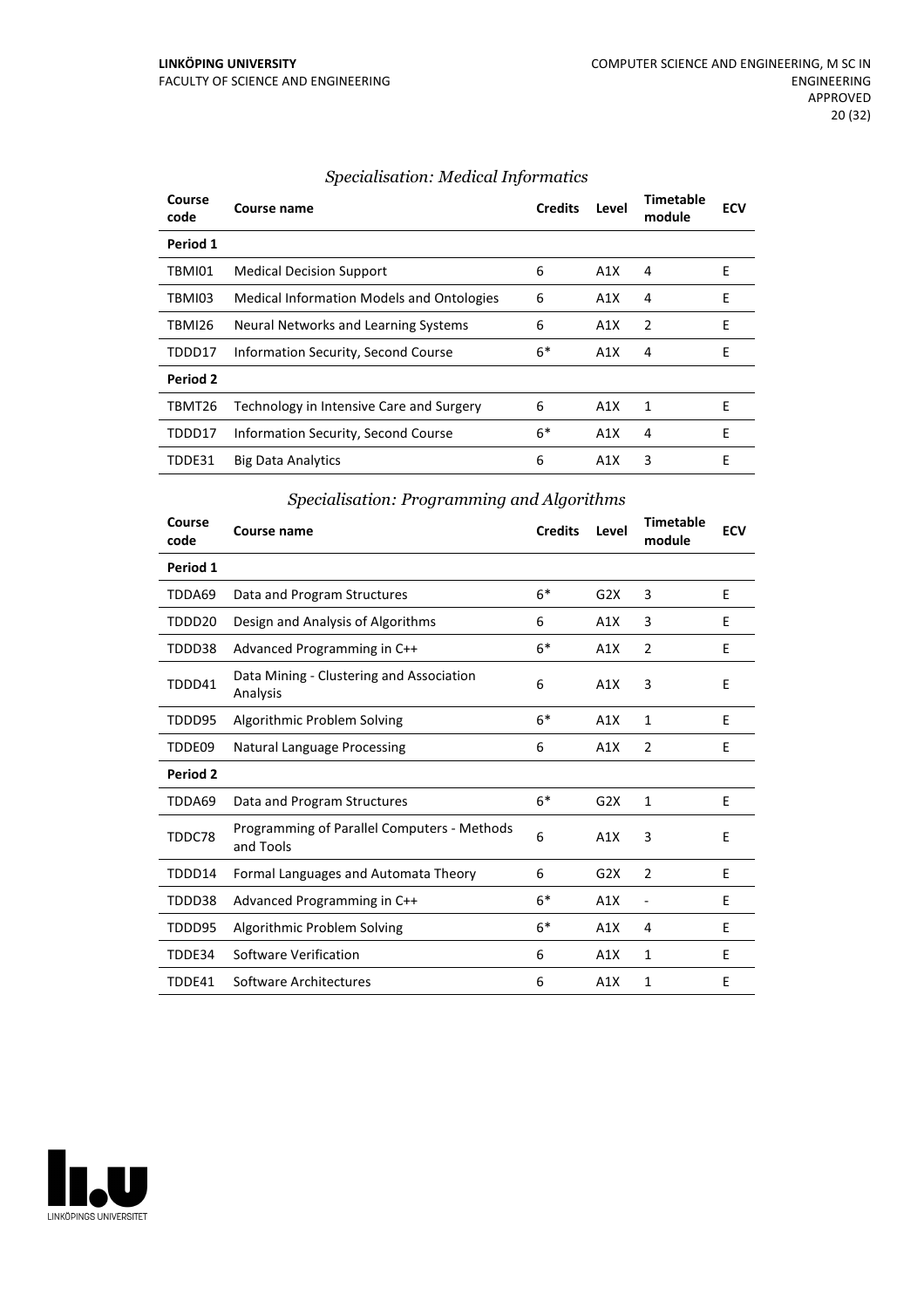| Course<br>code | Course name                                | <b>Credits</b> | Level | <b>Timetable</b><br>module | <b>ECV</b> |
|----------------|--------------------------------------------|----------------|-------|----------------------------|------------|
| Period 1       |                                            |                |       |                            |            |
| TDDD17         | Information Security, Second Course        | $6*$           | A1X   | 4                          | C          |
| TDDD38         | Advanced Programming in C++                | $6*$           | A1X   | 2                          | E          |
| TDDD97         | Web Programming                            | 6              | G2X   | 3                          | E          |
| TDDE46         | Software Quality                           | $6*$           | A1X   | $\overline{2}$             | E          |
| TDTS21         | <b>Advanced Networking</b>                 | $6*$           | A1X   | 1                          | E          |
| Period 2       |                                            |                |       |                            |            |
| TDDD17         | <b>Information Security, Second Course</b> | $6*$           | A1X   | 4                          | C          |
| TDDD27         | Advanced Web Programming                   | 6              | A1X   | 3                          | E          |
| TDDD38         | Advanced Programming in C++                | $6*$           | A1X   |                            | E          |
| TDDE46         | Software Quality                           | $6*$           | A1X   | 2                          | E          |
| TDTS21         | <b>Advanced Networking</b>                 | $6*$           | A1X   | 1                          | E          |

## *Specialisation: Secure Systems*

*Specialisation: Signal and Image Processing*

| Course<br>code | <b>Course name</b>                   | <b>Credits</b> | Level | <b>Timetable</b><br>module | <b>ECV</b> |
|----------------|--------------------------------------|----------------|-------|----------------------------|------------|
| Period 1       |                                      |                |       |                            |            |
| TBMI26         | Neural Networks and Learning Systems | 6              | A1X   | 2                          | E          |
| TBMT02         | <b>Medical Imaging</b>               | 6              | A1X   | 3                          | E          |
| TDDE09         | Natural Language Processing          | 6              | A1X   | $\overline{2}$             | E          |
| <b>TNM048</b>  | Information Visualisation            | 6              | A1X   | 3                          | E          |
| TSBB15         | <b>Computer Vision</b>               | $12*$          | A1X   | 1                          | E          |
| TSBK07         | <b>Computer Graphics</b>             | $6*$           | A1X   | 4                          | E          |
| TSBK08         | Data Compression                     | 6              | A1X   | 2                          | E          |
| Period 2       |                                      |                |       |                            |            |
| TSBB15         | <b>Computer Vision</b>               | $12*$          | A1X   | 3                          | E          |
| TSBK02         | Image and Audio Coding               | 6              | A1X   | 4                          | E          |
| TSBK07         | <b>Computer Graphics</b>             | $6*$           | A1X   | 1                          | E          |
| TSRT14         | <b>Sensor Fusion</b>                 | 6              | A1X   | $\overline{2}$             | E          |

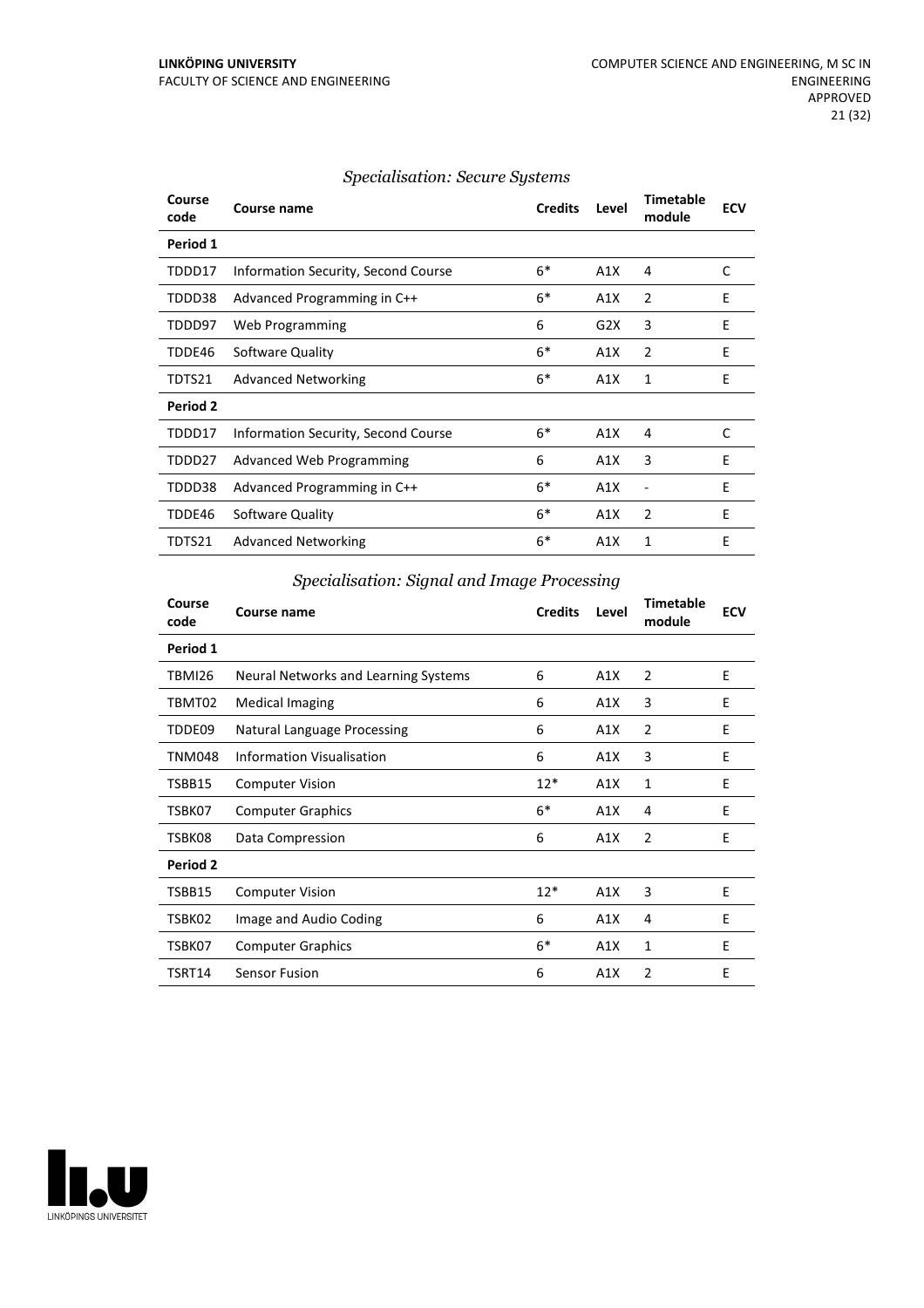| Course<br>code | Course name                                     | <b>Credits</b> | Level | <b>Timetable</b><br>module | <b>ECV</b> |
|----------------|-------------------------------------------------|----------------|-------|----------------------------|------------|
| Period 1       |                                                 |                |       |                            |            |
| TDTS07         | System Design and Methodology                   | 6              | A1X   | 1                          | C          |
| TSBK07         | <b>Computer Graphics</b>                        | $6*$           | A1X   | 4                          | E          |
| TSEK06         | <b>VLSI Design</b>                              | $12*$          | A1X   | 4                          | Ε          |
| TSTE08         | Analog and Discrete-Time Integrated Circuits    | 6              | A1X   | 3                          | E          |
| Period 2       |                                                 |                |       |                            |            |
| TEIE44         | Intellectual Property Rights                    | 4              | G1X   | 1                          | E          |
| TSBK07         | <b>Computer Graphics</b>                        | $6*$           | A1X   | 1                          | E          |
| TSEK06         | <b>VLSI Design</b>                              | $12*$          | A1X   | 4                          | E          |
| TSKS16         | Signal Processing for Communications            | 6              | A1X   | 1                          | E          |
| TSTE06         | Digital Filters                                 | 6              | A1X   | 3                          | E          |
| TSTE87         | <b>Application-Specific Integrated Circuits</b> | 6              | A1X   | 2                          | E          |

#### *Specialisation: System-on-Chip*

## *Specialisation: Systems Technology*

| Course<br>code | <b>Course name</b>                   | <b>Credits</b> | Level | Timetable<br>module | <b>ECV</b> |
|----------------|--------------------------------------|----------------|-------|---------------------|------------|
| Period 1       |                                      |                |       |                     |            |
| TDTS07         | System Design and Methodology        | 6              | A1X   | 1                   | C          |
| TDDD25         | <b>Distributed Systems</b>           | 6              | A1X   | 2                   | C/E        |
| TSBK08         | Data Compression                     | 6              | A1X   | 2                   | C/E        |
| TSRT07         | Industrial Control Systems           | 6              | A1X   | 2                   | C/E        |
| TBMI26         | Neural Networks and Learning Systems | 6              | A1X   | -2                  | E          |
| Period 2       |                                      |                |       |                     |            |
| TDDE41         | Software Architectures               | 6              | A1X   | 1                   | C/E        |
| TSFS06         | Diagnosis and Supervision            | 6              | A1X   | 1                   | C/E        |

# **Semester 9 (Autumn 2019)**

| Course<br>code | Course name                      | <b>Credits</b> | Level | <b>Timetable</b><br>module | <b>ECV</b> |
|----------------|----------------------------------|----------------|-------|----------------------------|------------|
| Period 1       |                                  |                |       |                            |            |
| TANA21         | <b>Scientific Computing</b>      | 6              | G1X   | 3                          | C/E        |
| TAMS39         | Multivariate Statistical Methods | 6              | A1X   | 4                          |            |

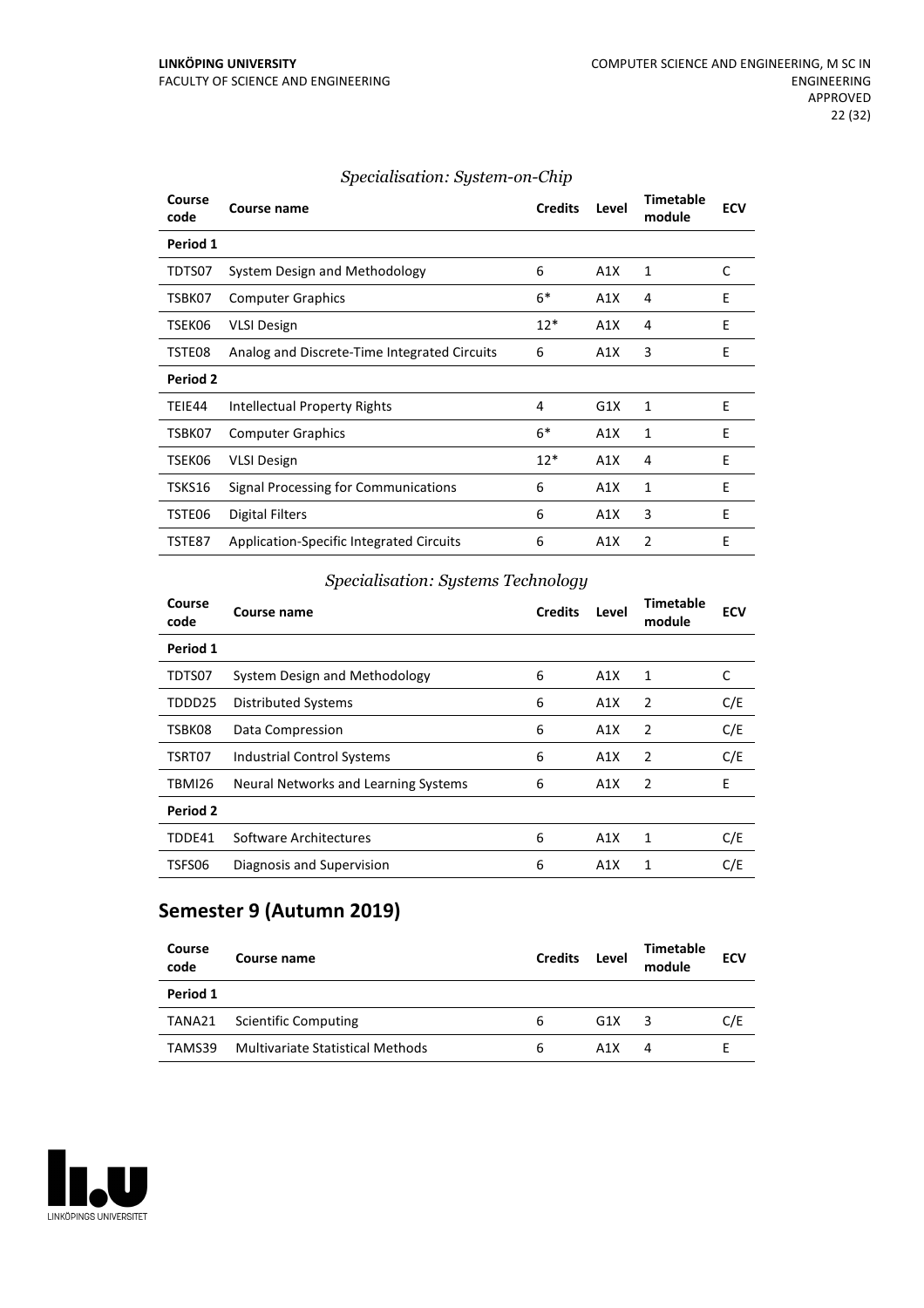| Course<br>code | Course name                                                                     | <b>Credits</b> | Level | <b>Timetable</b><br>module | <b>ECV</b> |
|----------------|---------------------------------------------------------------------------------|----------------|-------|----------------------------|------------|
| TBMT14         | <b>Biomedical Engineering - Project Course</b>                                  | $12*$          | A1X   | 4                          | E          |
| TDDD43         | <b>Advanced Data Models and Databases</b>                                       | 6*             | A1X   | 2                          | E          |
| TDDD53         | <b>Advanced Interaction Design</b>                                              | 6              | A1X   | 1                          | E          |
| TDDE14         | Large-Scale Software Development:<br><b>Contributions and Evolution</b>         | $6*$           | A1X   | 4                          | E          |
| TDDE15         | <b>Advanced Machine Learning</b>                                                | 6              | A1X   | 1                          | E          |
| TDDE19         | Advanced Project Course - AI and Machine<br>Learning                            | $6*$           | A1X   | 4                          | E          |
| TDDE20         | Advanced Project Course - Game, App and<br>Web Development                      | $6*$           | A1X   | 4                          | E          |
| TDDE21         | Advanced Project Course: Secure Distributed<br>and Embedded Systems             | $6*$           | A1X   | 4                          | E          |
| TDEI13         | <b>Enterprise Resource Planning Systems: Process</b><br>and Implementation      | 6              | A1X   | 2                          | E          |
| <b>TDE172</b>  | Strategy and Digitisation - Technology,<br><b>Standards and Network Effects</b> | 6              | A1X   | 4                          | E          |
| TDTS06         | <b>Computer Networks</b>                                                        | 6              | G2X   | 1                          | E          |
| TEIM11         | <b>Industrial Marketing</b>                                                     | 6              | G2X   | 3                          | Ε          |
| TEIO90         | <b>Innovation Management</b>                                                    | 6              | A1X   | 2                          | E          |
| TNCG15         | Advanced Global Illumination and Rendering                                      | 6              | A1X   | 4                          | E          |
| <b>TNM067</b>  | <b>Scientific Visualization</b>                                                 | 6              | A1X   | 3                          | E          |
| <b>TNM095</b>  | Artificial Intelligence for Interactive Media                                   | 6              | A1X   | 2                          | E          |
| <b>TSBB11</b>  | Images and Graphics, Project Course CDIO                                        | $12*$          | A1X   | 4                          | E          |
| TSBB17         | Visual Object Recognition and Detection                                         | 6              | A1X   | 2                          | E          |
| TSBK03         | <b>Advanced Game Programming</b>                                                | $6*$           | A1X   | 1                          | E          |
| TSEA26         | Design of Embedded DSP Processor                                                | 6              | A1X   | 1                          | E          |
| TSEA84         | Digital Design Project                                                          | 6*             | A1X   | 3                          | E          |
| TSEK03         | Radio Frequency Integrated Circuits                                             | 6              | A1X   | 2                          | E          |
| TSEK11         | Evaluation of an Integrated Circuit                                             | $\overline{2}$ | A1X   | 4                          | E          |
| TSFS12         | Autonomous Vehicles - Planning, Control, and<br>Learning Systems                | 6              | A1X   | 1                          | E          |
| TSIN01         | <b>Information Networks</b>                                                     | 6              | A1X   | 3                          | E          |
| TSKS05         | Communication Systems, Project Course                                           | $12*$          | A1X   | 4                          | E          |
| <b>TSKS12</b>  | Modern Channel Coding, Inference and<br>Learning                                | 6              | A1X   | $\mathbf 1$                | E          |

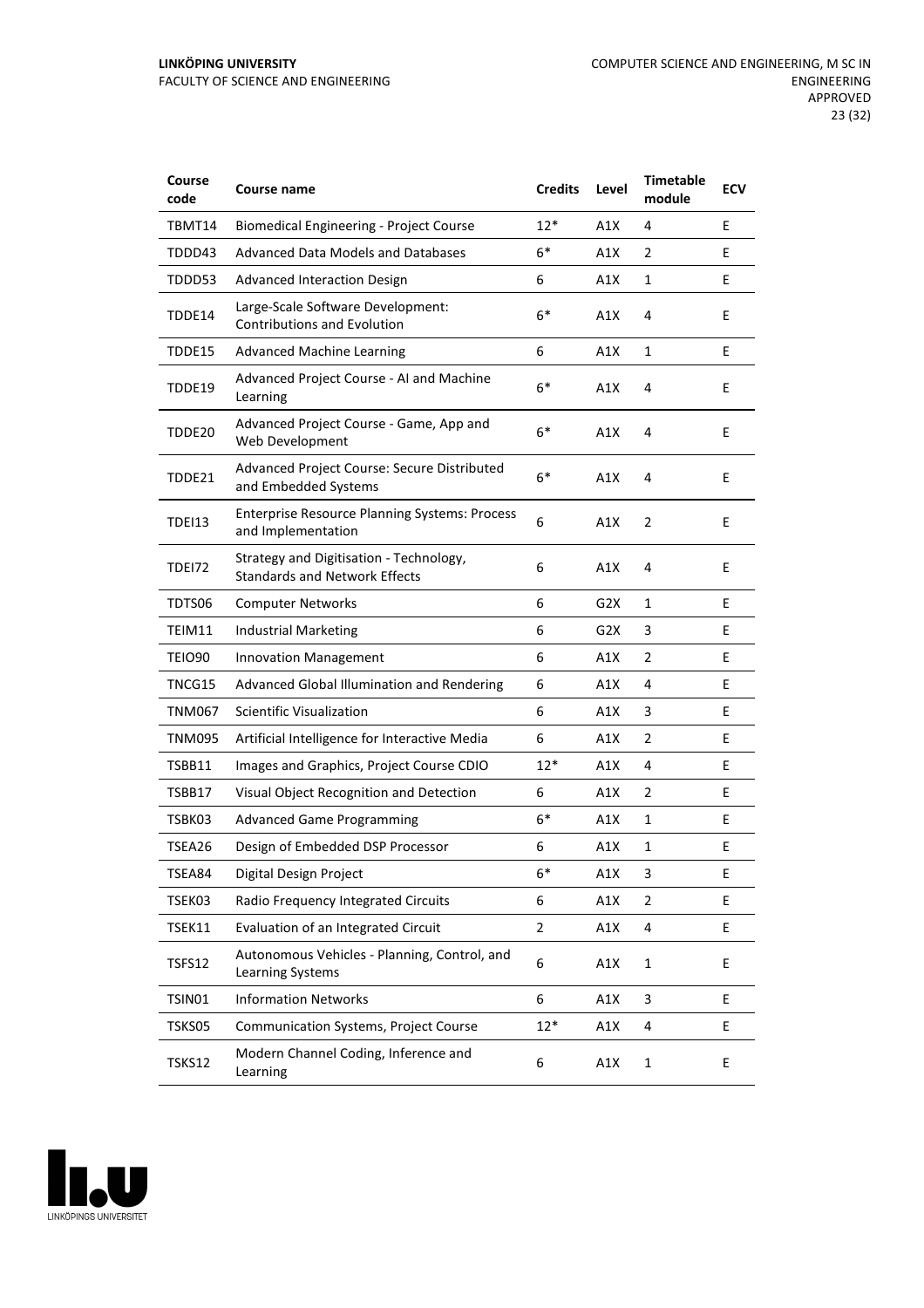| Course<br>code  | <b>Course name</b>                                                      | <b>Credits</b> | Level | <b>Timetable</b><br>module | <b>ECV</b> |
|-----------------|-------------------------------------------------------------------------|----------------|-------|----------------------------|------------|
| TSRT10          | Automatic Control - Project Course                                      | $12*$          | A1X   | 4                          | E          |
| TSTE17          | System Design                                                           | $12*$          | A1X   | 4                          | E          |
| TSTE25          | <b>Power Electronics</b>                                                | 6              | A1X   | 3                          | E          |
| <b>Period 2</b> |                                                                         |                |       |                            |            |
| TDDD89          | Scientific Method                                                       | 6              | A1X   | 3                          | C          |
| TANA09          | Numerical Algorithms in Computer Science                                | 4              | G2X   | 1                          | C/E        |
| TAOP61          | <b>Optimization of Realistic Complex Systems</b>                        | 6              | A1X   | 3                          | E          |
| TBMI02          | <b>Medical Image Analysis</b>                                           | 6              | A1X   | 1                          | E          |
| TBMT14          | <b>Biomedical Engineering - Project Course</b>                          | $12*$          | A1X   | 4                          | E.         |
| TDDB44          | <b>Compiler Construction</b>                                            | 6              | A1X   | 1                          | E          |
| TDDC90          | Software Security                                                       | 6              | A1X   | 1                          | E          |
| TDDD07          | Real Time Systems                                                       | 6              | A1X   | 4                          | E          |
| TDDD43          | <b>Advanced Data Models and Databases</b>                               | $6*$           | A1X   | $\overline{2}$             | E          |
| TDDD56          | Multicore and GPU Programming                                           | 6              | A1X   | 2                          | E          |
| TDDE13          | Multi Agent Systems                                                     | 6              | A1X   | 1                          | E          |
| TDDE14          | Large-Scale Software Development:<br><b>Contributions and Evolution</b> | $6*$           | A1X   | 4                          | E          |
| TDDE16          | <b>Text Mining</b>                                                      | 6              | A1X   | $\overline{2}$             | E          |
| TDDE19          | Advanced Project Course - AI and Machine<br>Learning                    | $6*$           | A1X   | 4                          | E          |
| TDDE20          | Advanced Project Course - Game, App and<br>Web Development              | $6*$           | A1X   | 4                          | E          |
| TDDE21          | Advanced Project Course: Secure Distributed<br>and Embedded Systems     | $6*$           | A1X   | 4                          | E          |
| <b>TNM086</b>   | <b>Virtual Reality Techniques</b>                                       | 6              | A1X   | 2                          | E          |
| TSBB11          | Images and Graphics, Project Course CDIO                                | $12*$          | A1X   | 4                          | Ε          |
| TSBK03          | <b>Advanced Game Programming</b>                                        | $6*$           | A1X   | $\frac{1}{2}$              | E.         |
| TSEA44          | Computer Hardware - a System on Chip                                    | 6              | A1X   | 1                          | E          |
| TSEA84          | Digital Design Project                                                  | $6*$           | A1X   | 3                          | E          |
| TSIN02          | Internetworking                                                         | 6              | A1X   | $\mathbf{1}$               | E          |
| TSKS05          | Communication Systems, Project Course                                   | $12*$          | A1X   | 4                          | E          |
| TSRT10          | Automatic Control - Project Course                                      | $12*$          | A1X   | 4                          | E          |
| TSTE17          | System Design                                                           | $12*$          | A1X   | 4                          | Ε          |

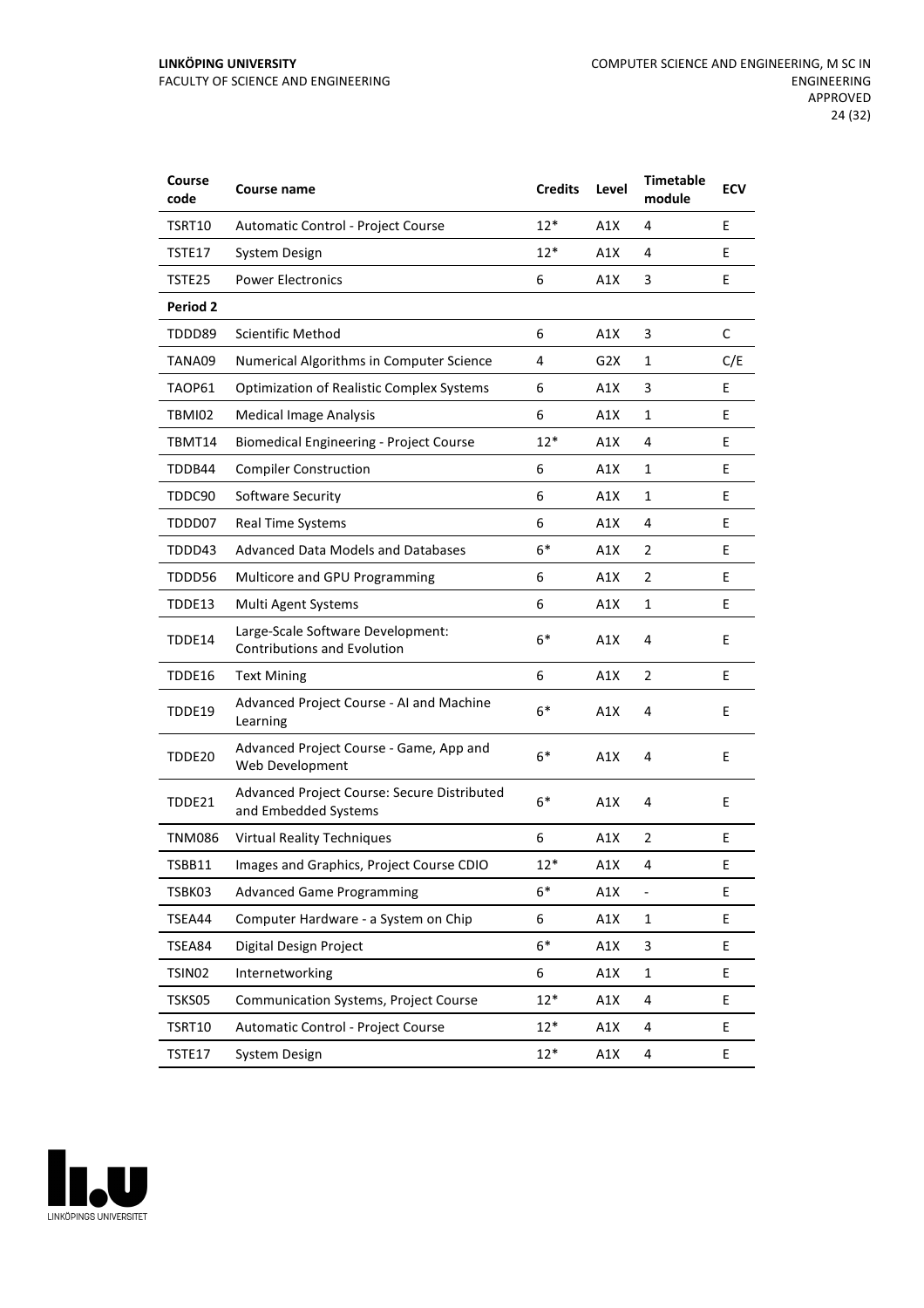| Course<br>code | Course name                                          | <b>Credits</b> | Level | <b>Timetable</b><br>module | <b>ECV</b> |
|----------------|------------------------------------------------------|----------------|-------|----------------------------|------------|
| TSTE26         | Powergrid and Technology for Renewable<br>Production | 6              | A1X   | ર                          |            |
| TSTE85         | Low Power Electronics                                | 6              | A1X   |                            |            |

#### *Specialisation: AI and Machine Learning*

| Course<br>code | Course name                                                      | <b>Credits</b> | Level | <b>Timetable</b><br>module | <b>ECV</b> |
|----------------|------------------------------------------------------------------|----------------|-------|----------------------------|------------|
| Period 1       |                                                                  |                |       |                            |            |
| TDDE19         | Advanced Project Course - AI and Machine<br>Learning             | $6*$           | A1X   | 4                          | C          |
| TDDE15         | <b>Advanced Machine Learning</b>                                 | 6              | A1X   | $\mathbf{1}$               | E          |
| TSBB17         | Visual Object Recognition and Detection                          | 6              | A1X   | 2                          | E          |
| TSFS12         | Autonomous Vehicles - Planning, Control, and<br>Learning Systems | 6              | A1X   | 1                          | E          |
| TSRT62         | Modelling and Simulation                                         | 6              | A1X   | 3                          | E          |
| Period 2       |                                                                  |                |       |                            |            |
| TDDE19         | Advanced Project Course - AI and Machine<br>Learning             | $6*$           | A1X   | 4                          | C          |
| TDDE13         | Multi Agent Systems                                              | 6              | A1X   | 1                          | E          |
| TDDE16         | <b>Text Mining</b>                                               | 6              | A1X   | 2                          | E          |

## *Specialisation: Communication*

| Course<br>code | Course name                                      | <b>Credits</b> | Level | Timetable<br>module | <b>ECV</b> |
|----------------|--------------------------------------------------|----------------|-------|---------------------|------------|
| Period 1       |                                                  |                |       |                     |            |
| TSIN01         | <b>Information Networks</b>                      | 6              | A1X   | 3                   | C          |
| TSIT03         | Cryptology                                       | 6              | A1X   | 2                   | E          |
| TSKS05         | <b>Communication Systems, Project Course</b>     | $12*$          | A1X   | 4                   | F          |
| TSKS12         | Modern Channel Coding, Inference and<br>Learning | 6              | A1X   | 1                   | E          |
| Period 2       |                                                  |                |       |                     |            |
| TDDD07         | <b>Real Time Systems</b>                         | 6              | A1X   | 4                   | E          |
| TSKS05         | <b>Communication Systems, Project Course</b>     | $12*$          | A1X   | 4                   | Е          |

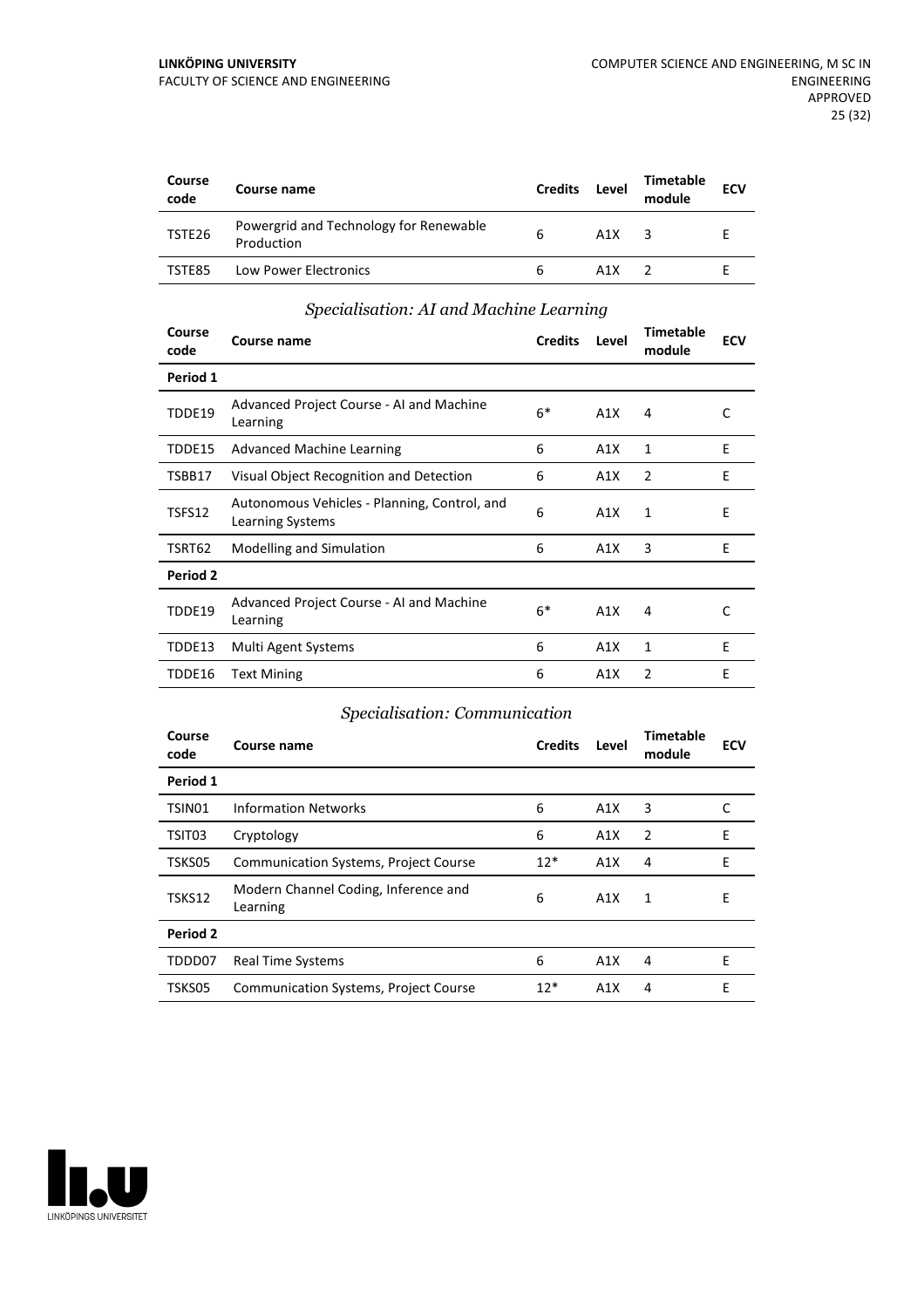| Period 1<br>$6*$<br>TSBK03<br>A1X<br>1<br>C<br><b>Advanced Game Programming</b><br>Advanced Project Course - Game, App and Web<br>$6*$<br>TDDE20<br>E<br>A1X<br>4<br>Development<br>E<br>TNCG15<br>Advanced Global Illumination and Rendering<br>6<br>4<br>A1X<br>E<br>$12*$<br>Images and Graphics, Project Course CDIO<br>TSBB11<br>A1X<br>4<br>Period 2<br>$6*$<br>A1X<br>C<br>TSBK03<br><b>Advanced Game Programming</b><br>Advanced Project Course - Game, App and Web<br>$6*$<br>TDDE20<br>A1X<br>E<br>4 |
|----------------------------------------------------------------------------------------------------------------------------------------------------------------------------------------------------------------------------------------------------------------------------------------------------------------------------------------------------------------------------------------------------------------------------------------------------------------------------------------------------------------|
|                                                                                                                                                                                                                                                                                                                                                                                                                                                                                                                |
|                                                                                                                                                                                                                                                                                                                                                                                                                                                                                                                |
|                                                                                                                                                                                                                                                                                                                                                                                                                                                                                                                |
|                                                                                                                                                                                                                                                                                                                                                                                                                                                                                                                |
|                                                                                                                                                                                                                                                                                                                                                                                                                                                                                                                |
|                                                                                                                                                                                                                                                                                                                                                                                                                                                                                                                |
|                                                                                                                                                                                                                                                                                                                                                                                                                                                                                                                |
| Development                                                                                                                                                                                                                                                                                                                                                                                                                                                                                                    |
| E<br>$12*$<br>TSBB11<br>A1X<br>Images and Graphics, Project Course CDIO<br>4                                                                                                                                                                                                                                                                                                                                                                                                                                   |
| E<br>6<br>1<br>TSIN02<br>A1X<br>Internetworking                                                                                                                                                                                                                                                                                                                                                                                                                                                                |

#### *Specialisation: Computer Games Programming*

#### *Specialisation: Computer Systems Architecture*

| Course<br>code     | Course name                                                                | <b>Credits</b> | Level | <b>Timetable</b><br>module | <b>ECV</b> |
|--------------------|----------------------------------------------------------------------------|----------------|-------|----------------------------|------------|
| Period 1           |                                                                            |                |       |                            |            |
| TDDD43             | Advanced Data Models and Databases                                         | $6*$           | A1X   | 2                          | E          |
| TDDE21             | <b>Advanced Project Course: Secure Distributed</b><br>and Embedded Systems | $6*$           | A1X   | 4                          | E          |
| TSEA26             | Design of Embedded DSP Processor                                           | 6              | A1X   | $\mathbf{1}$               | E          |
| TSIT03             | Cryptology                                                                 | 6              | A1X   | $\overline{2}$             | E          |
| TSKS01             | <b>Digital Communication</b>                                               | $6*$           | A1X   | 4                          | E          |
| Period 2           |                                                                            |                |       |                            |            |
| TDDB44             | <b>Compiler Construction</b>                                               | 6              | A1X   | 1                          | E          |
| TDDC90             | Software Security                                                          | 6              | A1X   | 1                          | F          |
| TDDD37             | Database Technology                                                        | 6              | G2X   | 1                          | E          |
| TDDD43             | Advanced Data Models and Databases                                         | $6*$           | A1X   | $\overline{2}$             | E          |
| TDDD56             | Multicore and GPU Programming                                              | 6              | A1X   | $\overline{2}$             | E          |
| TDDE21             | Advanced Project Course: Secure Distributed<br>and Embedded Systems        | $6*$           | A1X   | 4                          | E          |
| TSIN <sub>02</sub> | Internetworking                                                            | 6              | A1X   | 1                          | E          |
| TSKS01             | Digital Communication                                                      | $6*$           | A1X   | 4                          | E          |

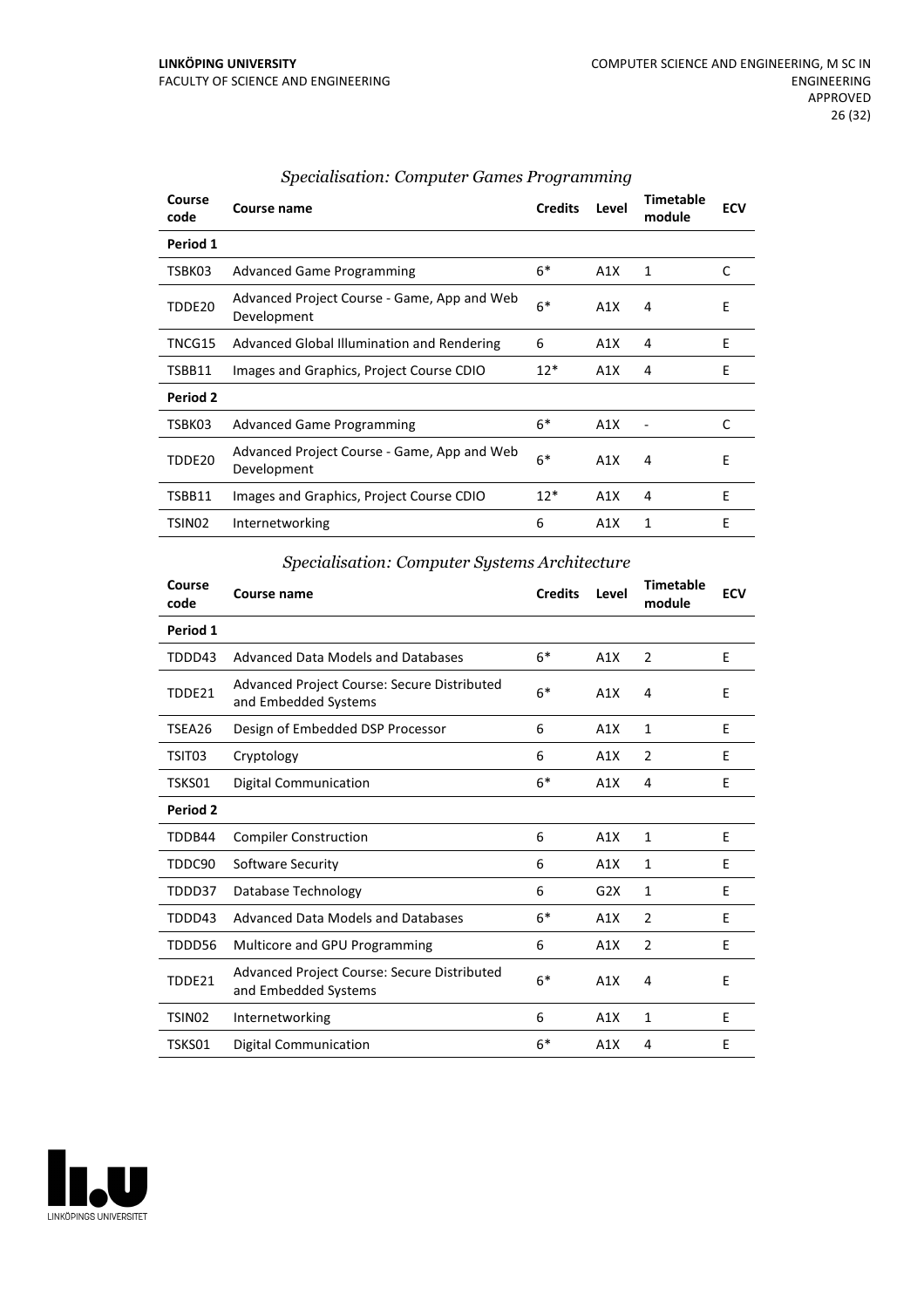| Course<br>code | Course name                                          | <b>Credits</b> | Level            | <b>Timetable</b><br>module | <b>ECV</b> |
|----------------|------------------------------------------------------|----------------|------------------|----------------------------|------------|
| Period 1       |                                                      |                |                  |                            |            |
| TSEA26         | Design of Embedded DSP Processor                     | 6              | A <sub>1</sub> X | 1                          | E          |
| TSEA84         | Digital Design Project                               | $6*$           | A1X              | 3                          | E          |
| TSEK03         | Radio Frequency Integrated Circuits                  | 6              | A1X              | 2                          | E          |
| TSEK11         | Evaluation of an Integrated Circuit                  | 2              | A1X              | 4                          | E          |
| TSTE17         | System Design                                        | $12*$          | A1X              | 4                          | E          |
| TSTE25         | <b>Power Electronics</b>                             | 6              | A1X              | 3                          | E          |
| Period 2       |                                                      |                |                  |                            |            |
| TSEA44         | Computer Hardware - a System on Chip                 | 6              | A1X              | 1                          | E          |
| TSEA84         | Digital Design Project                               | $6*$           | A1X              | 3                          | E          |
| TSTE17         | System Design                                        | $12*$          | A1X              | 4                          | E          |
| TSTE26         | Powergrid and Technology for Renewable<br>Production | 6              | A1X              | 3                          | E          |
| TSTE85         | <b>Low Power Electronics</b>                         | 6              | A1X              | $\overline{2}$             | E          |

## *Specialisation: Industrial Economics*

| Course<br>code     | Course name                                                                     | <b>Credits</b> | Level | <b>Timetable</b><br>module | <b>ECV</b> |
|--------------------|---------------------------------------------------------------------------------|----------------|-------|----------------------------|------------|
| Period 1           |                                                                                 |                |       |                            |            |
| TEIM11             | Industrial Marketing                                                            | 6              | G2X   | 3                          |            |
| TEIO <sub>90</sub> | <b>Innovation Management</b>                                                    | 6              | A1X   | - 2                        |            |
| <b>TDE172</b>      | Strategy and Digitisation - Technology,<br><b>Standards and Network Effects</b> | 6              | A1X   | 4                          |            |

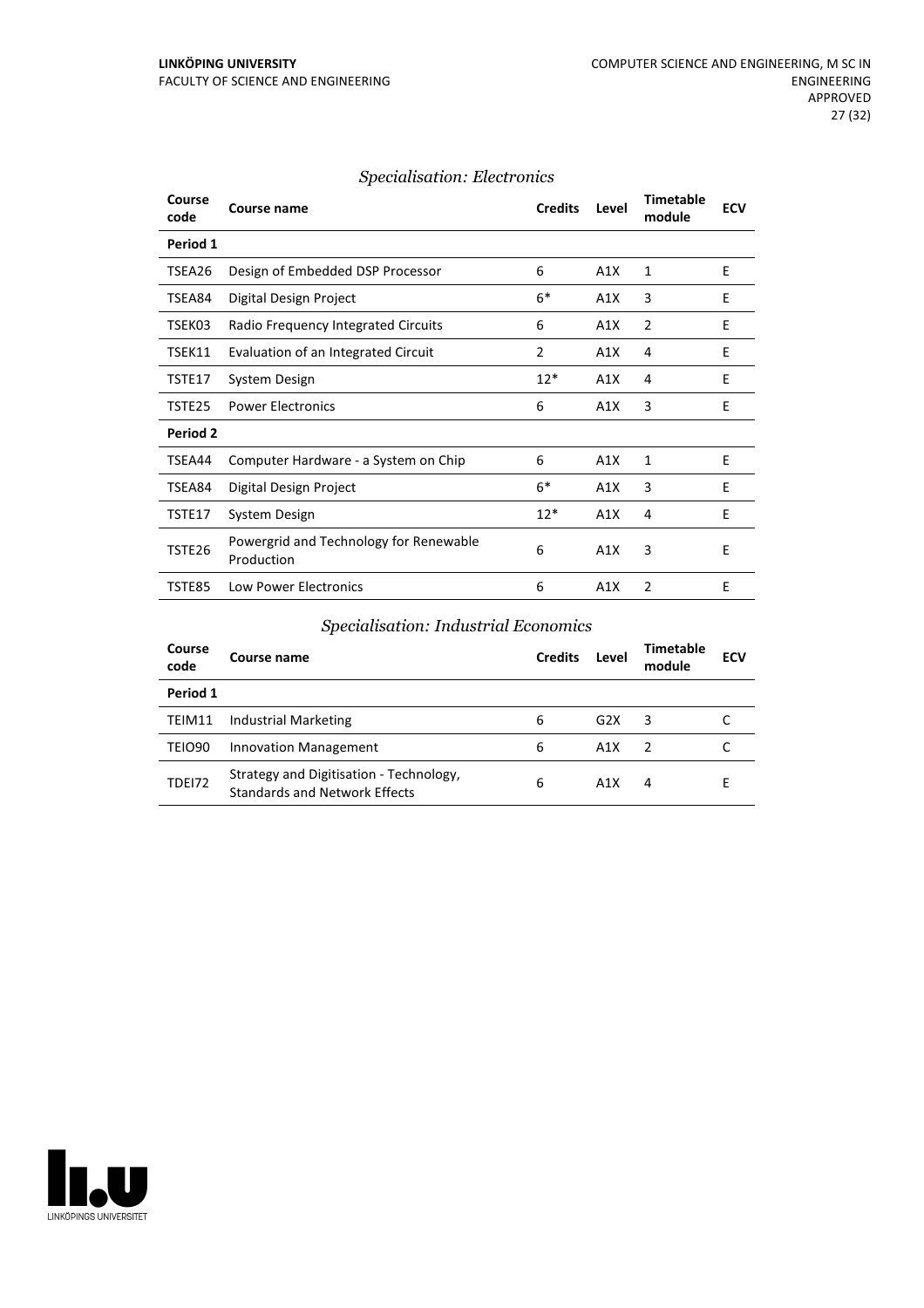| Course<br>code | Course name                                                                | <b>Credits</b> | Level | <b>Timetable</b><br>module   | <b>ECV</b> |
|----------------|----------------------------------------------------------------------------|----------------|-------|------------------------------|------------|
| Period 1       |                                                                            |                |       |                              |            |
| TDDC34         | Technical, Economic and Societal Evaluation of<br>IT-products              | 6              | A1X   | 3                            | C          |
| TDDD69         | Software Engineering - Company Project                                     | $6*$           | A1X   | 1                            | C          |
| TDDD04         | <b>Software Testing</b>                                                    | 6              | A1X   | $\overline{2}$               | E          |
| TDDD38         | Advanced Programming in C++                                                | $6*$           | A1X   | $\overline{2}$               | E          |
| TDDD43         | Advanced Data Models and Databases                                         | $6*$           | A1X   | $\overline{2}$               | E          |
| TDDE45         | Software Design and Construction                                           | 6              | A1X   | 4                            | E          |
| <b>TDEI13</b>  | <b>Enterprise Resource Planning Systems: Process</b><br>and Implementation | 6              | A1X   | $\overline{2}$               | E          |
| Period 2       |                                                                            |                |       |                              |            |
| TDDD69         | Software Engineering - Company Project                                     | $6*$           | A1X   | 1                            | C          |
| TDDC90         | Software Security                                                          | 6              | A1X   | 1                            | E          |
| TDDD07         | <b>Real Time Systems</b>                                                   | 6              | A1X   | 4                            | E          |
| TDDD38         | Advanced Programming in C++                                                | $6*$           | A1X   | $\qquad \qquad \blacksquare$ | E          |
| TDDD43         | Advanced Data Models and Databases                                         | $6*$           | A1X   | $\overline{2}$               | E          |
| TDEI19         | Management Control                                                         | 6              | A1X   | $\overline{2}$               | E          |
| TEIM03         | Intercultural Communication                                                | 4              | G1X   | 4                            | E          |
|                |                                                                            |                |       |                              |            |

#### *Specialisation: International Software Engineering*

#### *Specialisation: Large Scale Software Engineering*

| Course<br>code | Course name                                                             | <b>Credits</b> | Level | <b>Timetable</b><br>module | <b>ECV</b> |
|----------------|-------------------------------------------------------------------------|----------------|-------|----------------------------|------------|
| Period 1       |                                                                         |                |       |                            |            |
| TDDE14         | Large-Scale Software Development:<br><b>Contributions and Evolution</b> | $6*$           | A1X   | 4                          | Е          |
| Period 2       |                                                                         |                |       |                            |            |
| TDDE14         | Large-Scale Software Development:<br><b>Contributions and Evolution</b> | $6*$           | A1X   | 4                          | Е          |

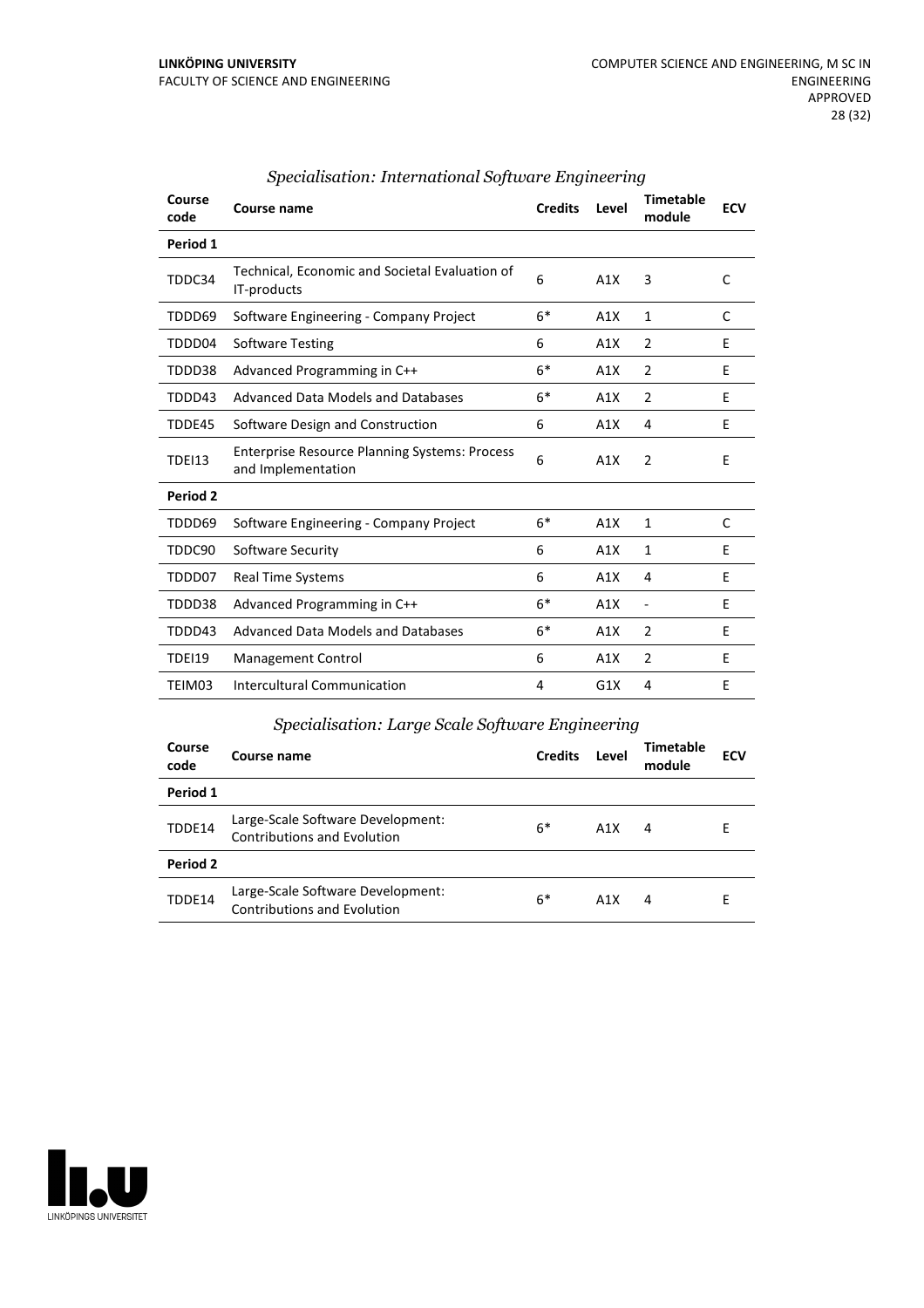| Course<br>code | Course name                                    | <b>Credits</b> | Level | Timetable<br>module | <b>ECV</b> |
|----------------|------------------------------------------------|----------------|-------|---------------------|------------|
| Period 1       |                                                |                |       |                     |            |
| TBMT14         | Biomedical Engineering - Project Course        | $12*$          | A1X   | 4                   | E          |
| TDDC17         | Artificial Intelligence                        | 6              | G2X   | 3                   | E          |
| TDDD43         | Advanced Data Models and Databases             | $6*$           | A1X   | $\mathcal{P}$       | E          |
| Period 2       |                                                |                |       |                     |            |
| TBMT14         | <b>Biomedical Engineering - Project Course</b> | $12*$          | A1X   | 4                   | F          |
| TDDD43         | Advanced Data Models and Databases             | $6*$           | A1X   | $\mathcal{P}$       | E          |
| TDDE01         | Machine Learning                               | 6              | A1X   | 1                   | F          |

## *Specialisation: Medical Informatics*

## *Specialisation: Programming and Algorithms*

| Course<br>code | Course name                      | <b>Credits</b> | Level | Timetable<br>module | <b>ECV</b> |
|----------------|----------------------------------|----------------|-------|---------------------|------------|
| Period 1       |                                  |                |       |                     |            |
| TDDD08         | Logic Programming                | 6              | A1X   | 4                   | Е          |
| TDDE45         | Software Design and Construction | 6              | A1X   | 4                   | F          |
| TSIT03         | Cryptology                       | 6              | A1X   | $\overline{2}$      | F          |
| Period 2       |                                  |                |       |                     |            |
| TDDB44         | <b>Compiler Construction</b>     | 6              | A1X   | 1                   | F          |
| TDDD56         | Multicore and GPU Programming    | 6              | A1X   | 2                   | F          |

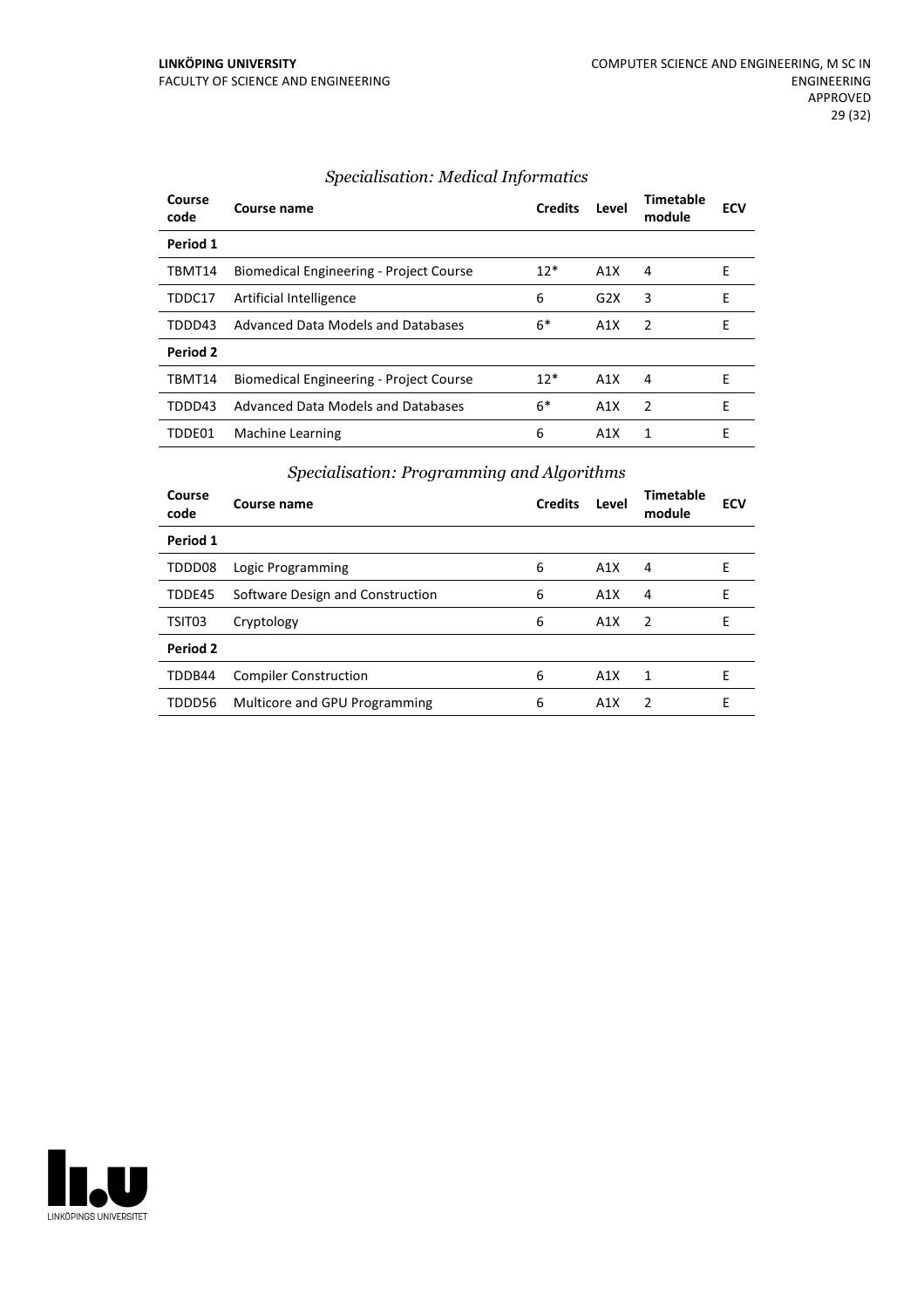| Course<br>code | Course name                                                         | <b>Credits</b> | Level | <b>Timetable</b><br>module | <b>ECV</b> |
|----------------|---------------------------------------------------------------------|----------------|-------|----------------------------|------------|
| Period 1       |                                                                     |                |       |                            |            |
| TDDD04         | <b>Software Testing</b>                                             | 6              | A1X   | 2                          | C          |
| TDDE45         | Software Design and Construction                                    | 6              | A1X   | 4                          | C          |
| TDDD38         | Advanced Programming in C++                                         | $6*$           | A1X   | $\overline{2}$             | F          |
| TDDE21         | Advanced Project Course: Secure Distributed<br>and Embedded Systems | $6*$           | A1X   | 4                          | E          |
| TSIT03         | Cryptology                                                          | 6              | A1X   | 2                          | E          |
| Period 2       |                                                                     |                |       |                            |            |
| TDDC90         | Software Security                                                   | 6              | A1X   | 1                          | C          |
| TDDD37         | Database Technology                                                 | 6              | G2X   | 1                          | E          |
| TDDD38         | Advanced Programming in C++                                         | $6*$           | A1X   |                            | E          |
| TDDE21         | Advanced Project Course: Secure Distributed<br>and Embedded Systems | $6*$           | A1X   | 4                          | E          |

#### *Specialisation: Secure Systems*

*Specialisation: Signal and Image Processing*

| Course<br>code  | Course name                              | <b>Credits</b> | Level | <b>Timetable</b><br>module | <b>ECV</b> |
|-----------------|------------------------------------------|----------------|-------|----------------------------|------------|
| Period 1        |                                          |                |       |                            |            |
| <b>TNM067</b>   | Scientific Visualization                 | 6              | A1X   | 3                          | E          |
| TSBB11          | Images and Graphics, Project Course CDIO | $12*$          | A1X   | 4                          | E          |
| TSBB17          | Visual Object Recognition and Detection  | 6              | A1X   | 2                          | E          |
| TSBK03          | <b>Advanced Game Programming</b>         | $6*$           | A1X   | 1                          | E          |
| TSKS15          | Detection and Estimation of Signals      | 6              | A1X   | $\overline{2}$             | E          |
| <b>Period 2</b> |                                          |                |       |                            |            |
| TBMI02          | Medical Image Analysis                   | 6              | A1X   | 1                          | E          |
| TDDD56          | Multicore and GPU Programming            | 6              | A1X   | $\overline{2}$             | E          |
| TDDE01          | <b>Machine Learning</b>                  | 6              | A1X   | 1                          | E          |
| <b>TNM086</b>   | <b>Virtual Reality Techniques</b>        | 6              | A1X   | 2                          | E          |
| TSBB11          | Images and Graphics, Project Course CDIO | $12*$          | A1X   | 4                          | E          |
| TSBK03          | <b>Advanced Game Programming</b>         | $6*$           | A1X   |                            | E          |

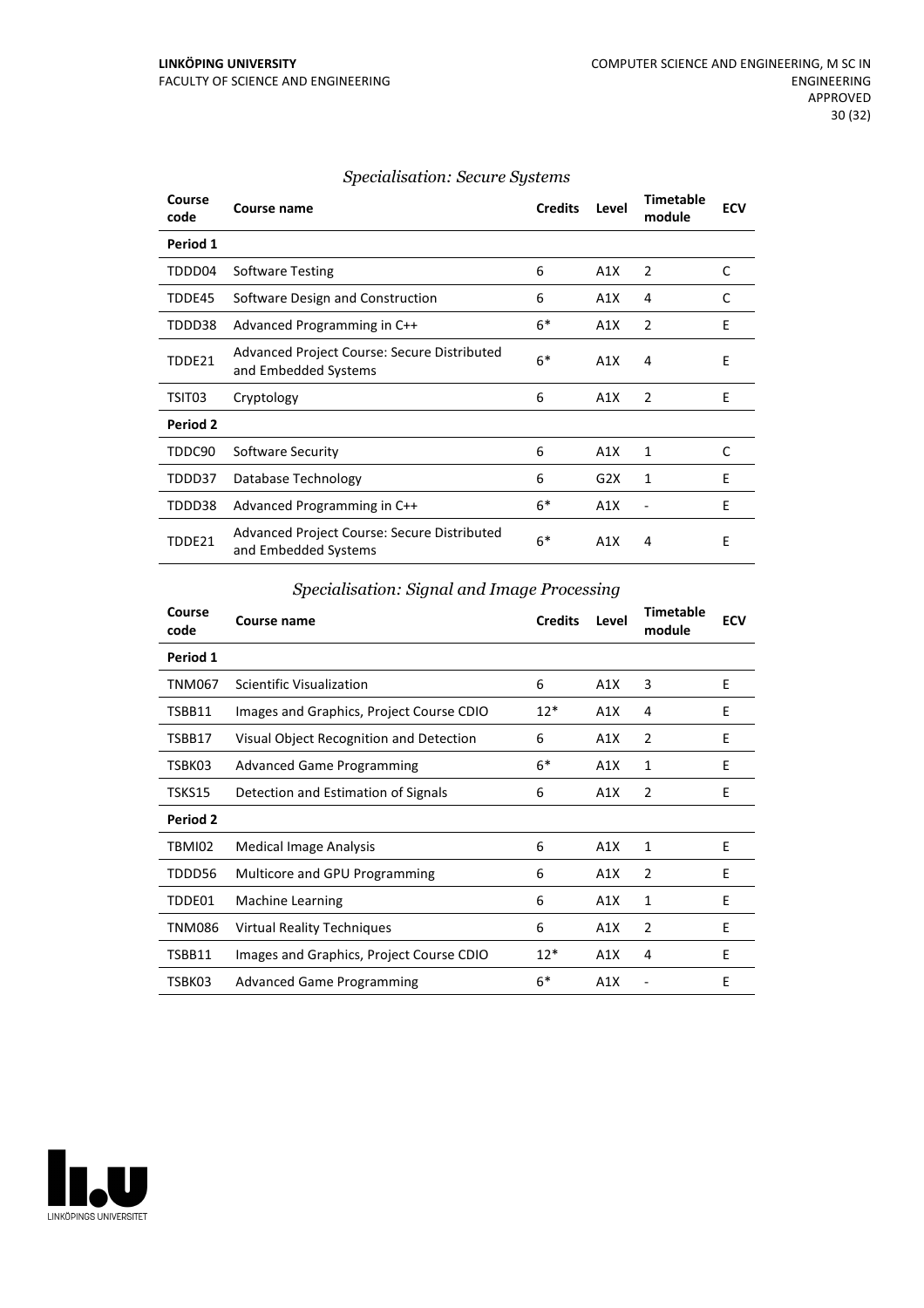| Course<br>code | <b>Course name</b>                    | <b>Credits</b> | Level | <b>Timetable</b><br>module | <b>ECV</b> |
|----------------|---------------------------------------|----------------|-------|----------------------------|------------|
| Period 1       |                                       |                |       |                            |            |
| TDTS08         | <b>Advanced Computer Architecture</b> | 6              | A1X   | 2                          | E          |
| TSEA26         | Design of Embedded DSP Processor      | 6              | A1X   | 1                          | E          |
| TSEA84         | Digital Design Project                | $6*$           | A1X   | 3                          | E          |
| TSEK11         | Evaluation of an Integrated Circuit   | 2              | A1X   | 4                          | E          |
| TSTE17         | System Design                         | $12*$          | A1X   | 4                          | E          |
| Period 2       |                                       |                |       |                            |            |
| TDDB44         | <b>Compiler Construction</b>          | 6              | A1X   | 1                          | E          |
| TDDD56         | Multicore and GPU Programming         | 6              | A1X   | $\overline{2}$             | E          |
| TSEA44         | Computer Hardware - a System on Chip  | 6              | A1X   | 1                          | E          |
| TSEA84         | Digital Design Project                | $6*$           | A1X   | 3                          | E          |
| TSIT02         | <b>Computer Security</b>              | 6              | G2X   | $\overline{2}$             | E          |
| TSTE17         | System Design                         | $12*$          | A1X   | 4                          | E          |
| <b>TSTE85</b>  | <b>Low Power Electronics</b>          | 6              | A1X   | $\overline{2}$             | E          |

## *Specialisation: System-on-Chip*

## *Specialisation: Systems Technology*

| Course<br>code  | Course name                                          | <b>Credits</b> | Level | Timetable<br>module | <b>ECV</b> |
|-----------------|------------------------------------------------------|----------------|-------|---------------------|------------|
| Period 1        |                                                      |                |       |                     |            |
| TSRT62          | Modelling and Simulation                             | 6              | A1X   | 3                   | C/E        |
| TDDD43          | Advanced Data Models and Databases                   | $6*$           | A1X   | $\overline{2}$      | E          |
| TDDE19          | Advanced Project Course - AI and Machine<br>Learning | $6*$           | A1X   | 4                   | Ε          |
| TDDE45          | Software Design and Construction                     | 6              | A1X   | 4                   | E          |
| <b>Period 2</b> |                                                      |                |       |                     |            |
| TDDB44          | <b>Compiler Construction</b>                         | 6              | A1X   | 1                   | C/E        |
| TDDD43          | Advanced Data Models and Databases                   | $6*$           | A1X   | $\mathcal{P}$       | E          |
| TDDF19          | Advanced Project Course - AI and Machine<br>Learning | $6*$           | A1X   | 4                   | E          |